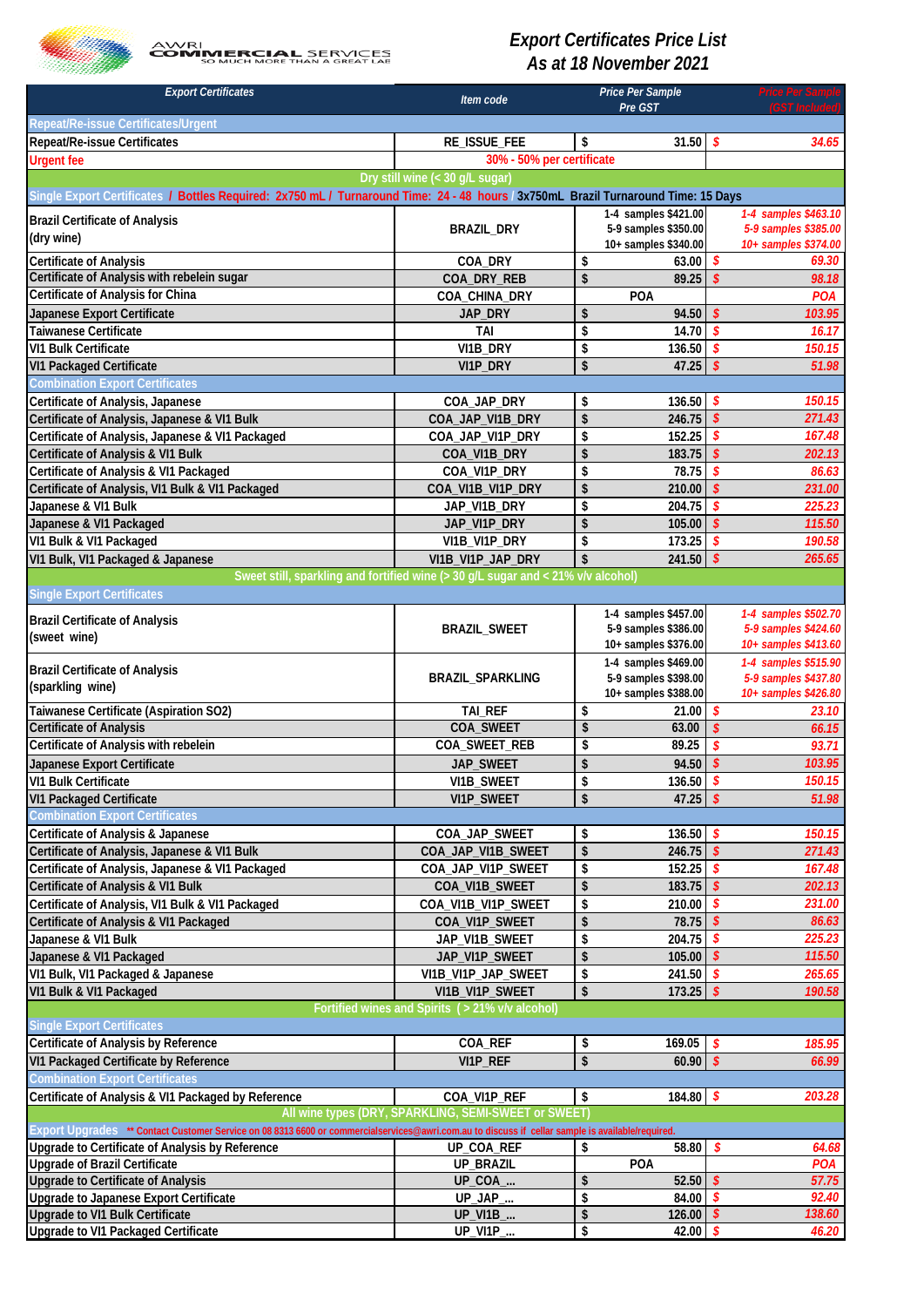

## *General Analysis Price List As at 18 November 2021*

| <b>General Analysis</b>                                                                                                               | Item code                                                         |          | <b>Price Per</b><br>Sample Pre |               |                  | Volume required                       | <b>Estimated</b><br>turnaround time | Instrument/ method used                         |
|---------------------------------------------------------------------------------------------------------------------------------------|-------------------------------------------------------------------|----------|--------------------------------|---------------|------------------|---------------------------------------|-------------------------------------|-------------------------------------------------|
| Items in blue indicate analysis sent to an external laboratory                                                                        |                                                                   |          |                                |               |                  |                                       |                                     |                                                 |
| Items in green indicate analysis discounts may apply for sample numbers greater than 8 - contact Customer Service for further details |                                                                   |          |                                |               |                  |                                       |                                     |                                                 |
| *Calculation may require other analytical parameters in order to obtain result                                                        |                                                                   |          |                                |               |                  |                                       |                                     |                                                 |
| Repeat/Re-issue Certificates / Urgent Fees                                                                                            |                                                                   |          | $31.50$ \$                     |               | 34.65            |                                       |                                     |                                                 |
| Repeat/Re-issue Certificates<br><b>Urgent fee</b>                                                                                     | RE_ISSUE_FEE<br>30% - 50% per analysis                            | \$       |                                |               |                  | N/A<br>N/A                            | 24 hours                            | N/A<br><b>Contact Customer Service</b>          |
|                                                                                                                                       |                                                                   |          |                                |               |                  |                                       |                                     |                                                 |
| Acetaldehyde                                                                                                                          | <b>ACETALDHYDE</b>                                                | \$       | 175.00S                        |               | 192.50           | 155 mL                                | 15 days                             | <b>GCMS</b>                                     |
| Acetic acid (Volatile Acid as acetic acid)                                                                                            | <b>ACETIC_REF</b>                                                 | \$       | 36.75                          | $\mathsf{\$}$ | 40.43            | $10 \mathrm{m}$                       | 24 hours                            | Gallery - Enzymatic                             |
| Acetic acid by HPLC                                                                                                                   | ACETIC_HPLC                                                       | \$       | 63.00                          | $\mathsf{s}$  | 69.30            | 10 mL                                 | 72 hours                            | <b>HPLC</b>                                     |
| Acetic acid by WineScan (wines < 30g/L sugar)                                                                                         | <b>ACETIC_WS</b>                                                  | \$       | 10.50                          | \$            | 11.55            | 200 mL                                | 24 hours                            | WineScan                                        |
| <b>Alcohol by Densitometry</b>                                                                                                        | <b>ALCD</b>                                                       | \$       | 31.50                          | \$            | 34.65            | 250 mL                                | 24 hours                            | <b>Distillation</b>                             |
| <b>Alcohol by NIR</b>                                                                                                                 | ALC_NIR                                                           | \$       | 18.90                          | $\mathsf{\$}$ | 20.79            | 100 mL                                | 24 hours                            | <b>NIR</b>                                      |
| Total Alcohol (calculation using alcohol & glucose &<br>fructose)                                                                     | ALC_T                                                             | \$       | 10.50S                         |               | 11.55            | 50 - 250 mL                           | 24 hours                            | WineScan / NIR /<br>Distillation /<br>Enzymatic |
| <b>Alcohol - Vinegar Samples</b>                                                                                                      | ALC_VINEGAR                                                       | \$       | 31.50                          | -\$           | 34.65            | 50 - 250 mL                           | 24 hours                            | <b>Distillation/NIR</b>                         |
| Alcohol by WineScan (wines < 30 g/L sugar) (Range<br>10.0 to 16.5 % v/v).                                                             | ALC_WS                                                            | \$       | $10.50$ \$                     |               | 11.55            | 200 mL                                | 24 hours                            | WineScan                                        |
| Alcohol Standard (analysis of Alcohol Standard)                                                                                       | ALCOHOL_STD                                                       | \$       | $18.90$ \$                     |               | 20.79            | 50 mL                                 | 24 hours                            | Densitometer                                    |
| Allergen - total egg white and milk protein residue                                                                                   | <b>ALLERGEN COMBO</b>                                             | \$       | $210.00$ \$                    |               | 231.00           | $10$ mL                               | 72 hours                            | Egg & milk ELISA kit                            |
| Alpha amino nitrogen                                                                                                                  | ALPHA-AMINO-N                                                     | \$       | 27.30                          | S             | 30.03            | 10 mL                                 | 24 hours                            | Enzymatic                                       |
| <b>Aluminium</b>                                                                                                                      | <b>ALUMINIUM</b>                                                  | \$       | 120.00                         | s             | 132.00           | 155 mL                                | 15 days                             | <b>ICP/MS</b>                                   |
| Amino acid profile (juice, wine)                                                                                                      | AMINO-01<br>AMINO-02                                              | \$       | 236.25                         | \$<br>S.      | 259.88<br>259.88 | 5 mL                                  | 15 days                             | LC/MS/MS<br>LC/MS/MS                            |
| Amino acid profile (grapes)<br>Ammonia                                                                                                | <b>AMMONIA</b>                                                    | \$<br>\$ | 236.25<br>27.30                | \$            | 30.03            | 200 <sub>g</sub><br>10 mL             | 15 days<br>24 hours                 | Enzymatic                                       |
| Anthocyanin diglucosides - qualitative (presence or<br>absence)                                                                       | ANTH_DIGLUC                                                       | \$       | 31.50S                         |               | 34.65            | $10$ mL                               | 24 hours                            | UV light                                        |
| <b>Antimony (liquid)</b>                                                                                                              | <b>ANTIMONY-01</b>                                                | \$       | 120.00                         | \$            | 132.00           | 155 mL                                | 15 days                             | <b>ICP/MS</b>                                   |
| Antimony (grapes, raw material and other solids)                                                                                      | <b>ANTIMONY-02</b>                                                | \$       | $120.00$ \$                    |               | 132.00           | 50 <sub>g</sub>                       | 15 days                             | <b>ICP/MS</b>                                   |
| Arsenic (water, wine)                                                                                                                 | METALS_SCREEN_SINGLE                                              | \$       | 31.50                          | -S            | 34.65            | 15 mL                                 | 48 hours                            | <b>ICP/MS</b>                                   |
| Arsenic (ciders, fortifieds, juice)                                                                                                   | <b>ARSENIC-01</b>                                                 | \$       | 120.00                         | -S            | 132.00           | 155 mL                                | 15 days                             | <b>ICP/MS</b>                                   |
| Arsenic (grapes, raw material and other solids)                                                                                       | <b>ARSENIC-02</b>                                                 | \$       | 120.00                         | \$            | 132.00           | 50q                                   | 15 days                             | <b>ICP/MS</b>                                   |
| Ascorbic acid                                                                                                                         | <b>ASCORBIC</b>                                                   | \$       | 42.00                          | <b>S</b>      | 46.20            | 10 mL                                 | 72 hours                            | <b>HPLC</b>                                     |
| Ascorbic acid purity (codex testing)                                                                                                  | ASCORBIC_PURITY                                                   | \$       | 18.90                          | \$            | 20.79            | 10 <sub>g</sub>                       | 48 hours                            | <b>Titration / FCC</b>                          |
| Ash                                                                                                                                   | <b>ASH</b>                                                        | \$       | 75.00                          | S,            | 82.50            | 155 mL / 50 g                         | 15 days                             | Ignition at 550°C                               |
|                                                                                                                                       |                                                                   |          |                                |               |                  |                                       |                                     |                                                 |
| Basic vintage panel (brix, pH & titratable acidity pH<br>8.2)<br>- grapes, juice                                                      | <b>BASIC_VINTAGE_ PANEL</b>                                       | \$       | $25.20$ \$                     |               | 27.72            | 200 grams berries<br>/50 mL           | 24 hours                            | Refractometer /<br>Titramaster                  |
| Baume (calculation with brix)*                                                                                                        | <b>BAUME</b>                                                      | \$       | $10.50$ \$                     |               | 11.55            | 200 grams berries<br>/ 10 mL          | 24 hours                            | Refractometer                                   |
| Bentonite trial (please submit bentonite sample)                                                                                      | <b>BENTONITE_TRIAL</b>                                            | \$       | 94.50                          |               | 103.95           | $2 \times 750$ mL                     | 5 days                              | Nephelometer                                    |
| <b>Benzoic acid</b>                                                                                                                   |                                                                   |          |                                |               |                  |                                       |                                     |                                                 |
|                                                                                                                                       | <b>BENZOIC ACID</b>                                               | \$       | 185.00                         |               | 203.50           | 155 mL                                | 15 days                             | <b>HPLC</b>                                     |
| Berry weight                                                                                                                          | <b>BERRY_WEIGHT</b>                                               | \$       | 4.20                           | S             | 4.62             | N/A                                   | 24 hours                            | <b>Scales</b>                                   |
| <b>Boron</b>                                                                                                                          | <b>BORON</b>                                                      | \$       | 120.00                         | -S            | 132.00           | 155 mL                                | 15 days                             | <b>ICP/MS</b>                                   |
| Bottle pressure (kpa / bar / atm)                                                                                                     | BOTTLE_PRESSURE_BAR<br>BOTTLE_PRESSURE_KPA<br>BOTTLE_PRESSURE_ATM | \$       | $12.60$ \$                     |               | 13.86            | 750 mL                                | 24 hours                            | Pressure gauge                                  |
| Brettanomyces (micro plating)                                                                                                         | <b>BRETTANOMYCES</b>                                              | \$       | 63.00                          | S,            | 69.30            | 750 mL                                | 12 days                             | Filter/Incubate                                 |
| Brettanomyces bruxellensis (vinoBrett using<br>Veriflow <sup>TM</sup>                                                                 | BRETT_VERIFLOW                                                    | \$       | 84.00S                         |               | 92.40            | 50 mL                                 | 48 hours                            | Veriflow <sup>™</sup> vinoBrett                 |
| <b>Brix</b>                                                                                                                           | <b>BRIX</b>                                                       | \$       | $10.50$ \$                     |               | 11.55            | 200 grams berries<br>/ 10 mL          | 24 hours                            | Refractometer                                   |
|                                                                                                                                       |                                                                   |          |                                |               |                  |                                       |                                     |                                                 |
| C6-Compounds (aldehydes, hexanol, hexanal)                                                                                            | <b>C6_ALDEHYDES_HEXANOL</b>                                       | \$       | 162.75                         | <b>S</b>      | 179.03           | 100 mL                                | 15 days                             | <b>GCMS</b>                                     |
| Cadmium (water, wine)                                                                                                                 | METALS_SCREEN_SINGLE                                              | \$       | 31.50                          | S             | 34.65            | 15 mL                                 | 48 hours                            | <b>ICP/MS</b>                                   |
| Cadmium (ciders, fortifieds, juice)                                                                                                   | <b>CADMIUM-01</b>                                                 | \$       | 120.00                         | \$            | 132.00           | 155 mL                                | 15 days                             | <b>ICP/MS</b>                                   |
| Cadmium (grapes, raw material and other solids)                                                                                       | <b>CADMIUM-02</b>                                                 | \$       | $120.00$ \$                    |               | 132.00           | 50 <sub>g</sub>                       | 15 days                             | <b>ICP/MS</b>                                   |
| Calcium (water, wine)                                                                                                                 | CALCIUM_ICP                                                       | \$       | 31.50S                         |               | 34.65            | 15 mL                                 | 48 hours                            | <b>ICP/MS</b>                                   |
| Calcium (grapes, juice, fortified)<br>Carbon dioxide and dissolved oxygen                                                             | CALCIUM_ICP_JF<br>CO2_O2                                          | \$<br>\$ | 41.50 $$$<br>18.90 \$          |               | 45.65<br>20.79   | 15 mL<br>1 full bottle (min<br>150mL) | 48 hours<br>24 hours                | <b>ICP/MS</b><br>Cbox                           |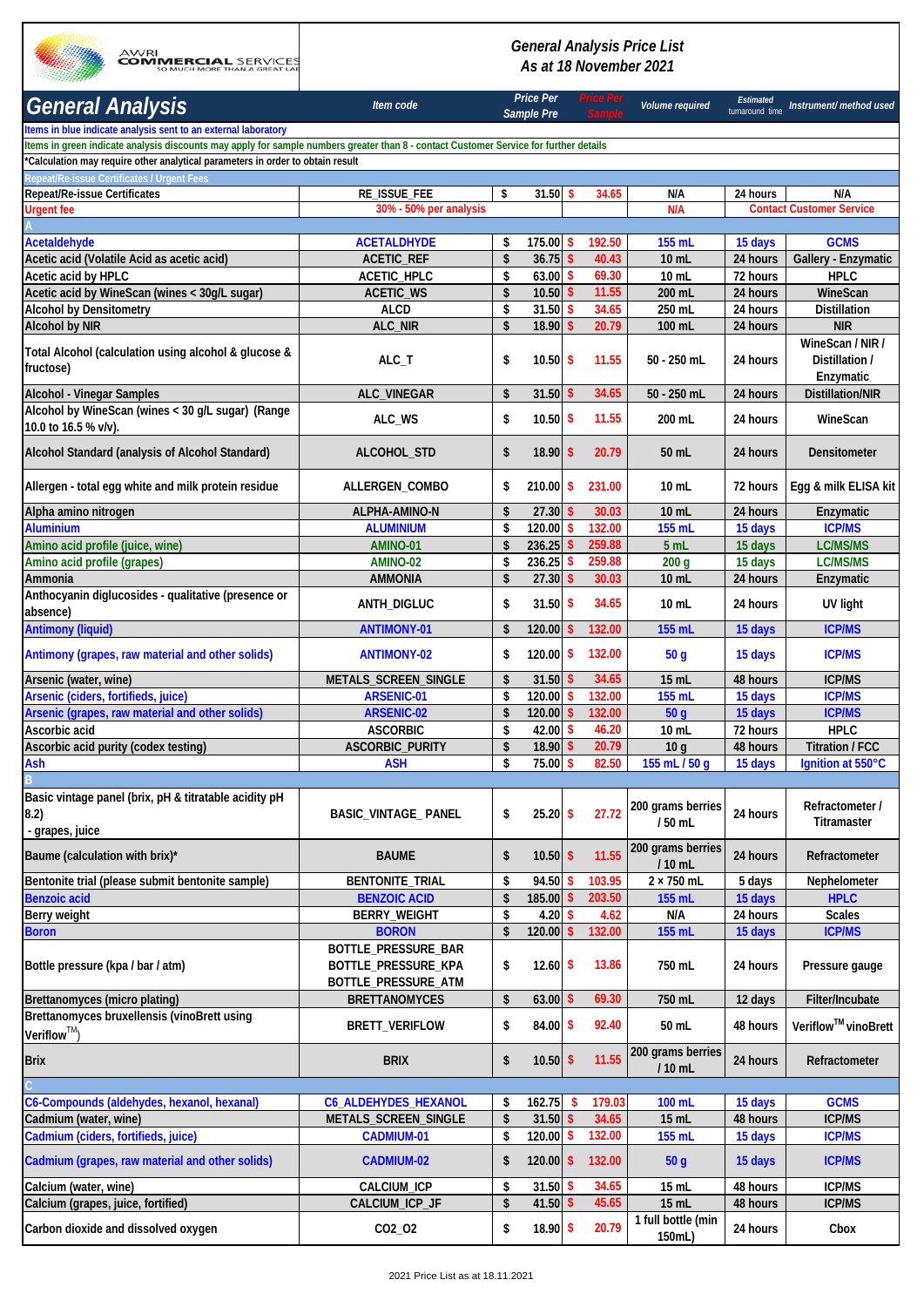| <b>General Analysis</b>                                                                  | Item code                                                                       |                                 | Price Per<br>Sample Pre          |                                  | Price Per                        | Volume required                      | Estimated<br>turnaround time | Instrument/ method used                                               |
|------------------------------------------------------------------------------------------|---------------------------------------------------------------------------------|---------------------------------|----------------------------------|----------------------------------|----------------------------------|--------------------------------------|------------------------------|-----------------------------------------------------------------------|
| <b>Carfentrazone ethyl</b>                                                               | CARFENTRAZONE_ETHYL                                                             | \$                              | 399.00 \$                        |                                  | 438.90                           | 100mL or 100g                        | 15 days                      | <b>GCMS</b>                                                           |
| Catalase                                                                                 | CATALASE                                                                        | \$                              | $10.50$ \$                       |                                  | 11.55                            | 500 mL or plate                      | $24 - 72$<br>hours           | Plating                                                               |
| Chloride (as total chloride) (liquid)                                                    | <b>CHLORIDE-01</b><br>(1-4 samples)<br>(5-9 samples)<br>$(10 + \text{samples})$ |                                 | \$190.00<br>\$119.00<br>\$109.00 |                                  | \$209.00<br>\$130.90<br>\$119.90 | 50 mL                                | 15 days                      | <b>Ion Chromatography</b>                                             |
| Chloride (as total chloride)<br>(grapes, raw material and other solids)                  | <b>CHLORIDE-02</b><br>(1-4 samples)<br>(5-9 samples)<br>$(10 + \text{samples})$ |                                 | \$219.00<br>\$148.00<br>\$138.00 |                                  | \$240.90<br>\$162.80<br>\$151.80 | 50 <sub>q</sub>                      | 15 days                      | <b>Ion Chromatography</b>                                             |
| Chlorophenols (wine)                                                                     | CHLORO_01                                                                       | \$                              | 158.55                           |                                  | 174.40                           | 50 mL                                | 10 days                      | <b>GCMS</b><br><b>ICP/MS</b>                                          |
| Chromium (water, wine)<br>Chromium (ciders, fortifieds, juice)                           | METALS_SCREEN_SINGLE<br><b>CHROMIUM</b>                                         | \$                              | POA<br>120.00                    |                                  | POA<br>132.00                    | 15 mL<br>155 mL                      | 48 hours<br>15 days          | <b>ICP/MS</b>                                                         |
| 1,8-Cineole (Eucalyptol)                                                                 | <b>EUCALYPTOL</b>                                                               | \$                              | 136.50                           | S,                               | 150.15                           | 50 mL                                | 10 days                      | <b>GCMS</b>                                                           |
| Citric acid                                                                              | CITRIC_REF                                                                      | \$                              | 31.50                            | -\$                              | 34.65                            | 10 mL                                | 24 hours                     | Gallery - Enzymatic                                                   |
| Citric acid by HPLC                                                                      | CITRIC_HPLC                                                                     | \$                              | 63.00                            | s.                               | 69.30                            | 10 mL                                | 72 hours                     | <b>HPLC</b>                                                           |
| Citric acid purity (codex testing)                                                       | CITRIC_PURITY                                                                   | \$                              | 18.90                            | S,                               | 20.79                            | 5 <sub>g</sub>                       | 48 hours                     | <b>Titration / FCC</b>                                                |
| Cobalt (water, wine)                                                                     | METALS_SCREEN_SINGLE                                                            | \$                              | 31.50                            | S,                               | 34.65                            | 15 mL                                | 48 hours                     | <b>ICP/MS</b>                                                         |
| Cobalt (ciders, fortifieds, juice)                                                       | COBALT-01                                                                       | \$                              | 120.00                           | \$                               | 132.00<br>132.00                 | 155 mL                               | 15 days                      | <b>ICP/MS</b>                                                         |
| Cobalt (grapes, raw material and other solids)<br><b>Codex testing for Ascorbic acid</b> | COBALT-02<br><b>CODEX_ASC</b>                                                   | \$<br>\$                        | 120.00<br>405.00                 | -S<br>$\mathbf{\hat{S}}$         | 445.50                           | 50 <sub>g</sub><br>200q              | 15 days<br>15 days           | <b>ICP/MS</b><br><b>FCC</b>                                           |
| <b>Codex testing for Citric acid</b>                                                     | <b>CODEX_CITRIC</b>                                                             | \$                              | 387.00                           | $\sqrt{2}$                       | 425.70                           | 200 <sub>g</sub>                     | 15 days                      | <b>FCC</b>                                                            |
| <b>Codex testing for DAP</b>                                                             | <b>CODEX_DAP</b>                                                                | \$                              | 340.00                           | $\mathsf{\$}$                    | 374.00                           | 200q                                 | 15 days                      | <b>FCC</b>                                                            |
| <b>Codex testing for DL Malic acid</b>                                                   | <b>CODEX_DL_MALIC</b>                                                           | \$                              | 733.00                           | -\$                              | 806.30                           | 200q                                 | 15 days                      | <b>FCC</b>                                                            |
| Codex testing for erythorbic acid                                                        | <b>CODEX_ERYTHORBIC</b>                                                         | \$                              | 415.00                           | $\sqrt{2}$                       | 456.50                           | 200 <sub>g</sub>                     | 15 days                      | <b>FCC</b>                                                            |
| <b>Codex testing for L+ Malic acid</b>                                                   | <b>CODEX_L_MALIC</b>                                                            | \$                              | 733.00                           | $\mathbf{\hat{s}}$               | 806.30                           | 200 <sub>g</sub>                     | 15 days                      | <b>FCC</b>                                                            |
| <b>Metal Screen 9 for Codex</b>                                                          | CODEX_METAL_SCREEN9                                                             | \$                              | 150.00                           | $\mathbf{\hat{s}}$               | 165.00                           | 200 <sub>g</sub>                     | 15 days                      | <b>FCC</b>                                                            |
| <b>Codex testing for PMS</b>                                                             | <b>CODEX_PMS</b>                                                                | \$                              | 425.00                           | $\mathsf{s}$                     | 467.50                           | 200q                                 | 15 days                      | <b>FCC</b>                                                            |
| <b>Codex testing for potassium bicarbonate</b><br>Codex testing for potassium carbonate  | CODEX_POT_BICARB                                                                | \$                              | 343.00                           | $\mathbf{\hat{S}}$               | 377.30                           | 200 <sub>g</sub>                     | 15 days                      | <b>FCC</b>                                                            |
| <b>Codex testing for potassium sorbate</b>                                               | CODEX_POT_CARB<br>CODEX_POT_SORB                                                | \$<br>\$                        | 397.00<br>398.00                 | $\sqrt{2}$<br>$\mathbf{\hat{s}}$ | 436.70<br>437.80                 | 200 <sub>g</sub><br>200 <sub>g</sub> | 15 days<br>15 days           | <b>FCC</b><br><b>FCC</b>                                              |
| <b>Codex testing for PVPP</b>                                                            | <b>CODEX_PVPP</b>                                                               | \$                              | 480.00                           | -\$                              | 528.00                           | 200 <sub>g</sub>                     | 15 days                      | <b>FCC</b>                                                            |
| <b>Codex testing for Tartaric acid</b>                                                   | <b>CODEX_TARTARIC</b>                                                           | \$                              | 665.00                           | $\boldsymbol{\mathsf{s}}$        | 731.50                           | 200q                                 | 15 days                      | <b>FCC</b>                                                            |
| Codex testing for thiamine hydrochloride                                                 | <b>CODEX_THIAMINE_HYDRO</b>                                                     | \$                              | 832.00                           | -\$                              | 915.20                           | 200q                                 | 15 days                      | <b>FCC</b>                                                            |
| Cold stability (3 day)                                                                   | COLD                                                                            | \$                              | 24.15                            | s.                               | 26.57                            | 200 mL                               | 4 days                       | -4 °C bath                                                            |
| Cold (3 day) and heat stability                                                          | STABILITY_COMBO                                                                 | \$                              | 42.00                            | \$                               | 46.20                            | 200 mL                               | 4 days                       | -4 & 80 °C baths                                                      |
| Red grape colour profile using modified somers                                           | COL_PROFILE_RG                                                                  | \$                              | $42.00$ \$                       |                                  | 46.20                            | 200 grams of<br>berries              | 48 hours                     | <b>UV-Vis</b>                                                         |
| Red wine colour profile using modified somers                                            | COL_PROFILE_RW                                                                  | \$                              | 21.00S                           |                                  | 23.10                            | 20 mL                                | 48 hours                     | UV-Vis                                                                |
| Red wine colour profile with tannin                                                      | COL_TAN_PROFILE_RW                                                              | \$                              | $26.25$ \$                       |                                  | 28.88                            | 20 mL                                | 48 hours                     | UV-Vis                                                                |
| Colour intensity OIV<br>(calculation using 420 nm, 520 nm & 620 nm)*                     | COLOUR_OIV                                                                      | \$                              | $10.50$ \$                       |                                  | 11.55                            | 10 mL                                | 24 hours                     | <b>UV-Vis / Calculation</b>                                           |
| Conductivity (not cold stability related)                                                | <b>CONDUCTIVITY</b>                                                             | \$                              | 10.50                            | -\$                              | 11.55                            | 100 mL                               | 24 hours                     | <b>Conductivity Meter</b>                                             |
| Copper (water, wine)<br>Copper (grapes, juice, fortified)                                | COPPER_ICP<br>COPPER_ICP_JF                                                     | \$<br>\$                        | $31.50$ \$<br>$41.50$ \$         |                                  | 34.65<br>45.65                   | 15 mL<br>15 mL                       | 48 hours<br>48 hours         | <b>ICP/MS</b><br><b>ICP/MS</b>                                        |
| Cyanide (as total cyanide)                                                               | <b>CYANIDE</b>                                                                  | \$                              | 260.00                           | -S                               | 286.00                           | 155 mL                               | 15 days                      | <b>Discrete Analyser</b>                                              |
|                                                                                          |                                                                                 |                                 |                                  |                                  |                                  |                                      |                              |                                                                       |
| $2,4 - D$ (wine)                                                                         | 2 4D-01                                                                         | \$                              | 194.25                           | -S                               | 213.68                           | 100 mL                               | 10 days                      | LC/MS/MS                                                              |
| $2,4 - D$ (grapes)                                                                       | 2_4D-02                                                                         | \$                              | 210.00                           | \$                               | 231.00                           | 500 <sub>g</sub>                     | 10 days                      | LC/MS/MS                                                              |
| DAP purity (codex testing)                                                               | dd                                                                              | \$                              | 18.90                            | -\$                              | 20.79                            | 10 <sub>g</sub>                      | 48 hours                     | Titration / FCC                                                       |
| <b>Density</b>                                                                           | <b>DENSITY</b>                                                                  | \$                              | 21.00                            | \$                               | 23.10                            | 25 mL                                | 24 hours                     | Density meter                                                         |
| Density (calculation from SG)                                                            | DENSITY_CALC                                                                    | \$                              | 10.50                            | -S                               | 11.55                            | N/A                                  | 24 hours                     | Calculation                                                           |
| <b>Diacetyl</b><br>Dithiocarbamates (as CS2)                                             | <b>DIACETYL</b><br><b>DITHIOCARBAMATES</b>                                      | $\boldsymbol{\mathsf{s}}$<br>\$ | 170.10<br>326.00                 | \$<br>S,                         | 187.11<br>358.60                 | 50 mL<br>155 mL / 50 g               | 10 days                      | <b>GCMS</b><br><b>GCMS</b>                                            |
| Dissolved oxygen and carbon dioxide                                                      | CO <sub>2</sub> _O <sub>2</sub>                                                 | \$                              | $18.90$ \$                       |                                  | 20.79                            | 1 full bottle (min                   | 20 days<br>24 hours          | Cbox                                                                  |
| Dry matter (berries)                                                                     | DRY_MATTER                                                                      | \$                              | 26.25                            | -S                               | 28.87                            | 150mlL)<br>50 <sub>g</sub>           | 48 hours                     | Oven / scales                                                         |
|                                                                                          |                                                                                 |                                 |                                  |                                  |                                  |                                      |                              |                                                                       |
| Egg white protein residue                                                                | EGG                                                                             | \$                              | 115.50                           | -S                               | 127.05                           | 10 mL                                | 72 hours                     | <b>ELISA kit</b>                                                      |
| Egg white and milk protein residue                                                       | ALLERGEN_COMBO                                                                  | \$                              | 210.00                           | -\$                              | 231.00                           | 10 mL                                | 72 hours                     | <b>ELISA kit</b>                                                      |
| Ellagitannins (expressed as bound ellagic acid)                                          | <b>ELLAGITANNINS</b>                                                            |                                 |                                  |                                  |                                  | Contact customer service             |                              | <b>HPLC</b>                                                           |
| End of Ferment Panel (Acetic, Alc, GluFru, Malic, pH,<br><b>SG, TA70, TA82)</b>          | END_OF_FERMENT_PANEL                                                            | \$                              | 85.00                            | -\$                              | 93.50                            | 250 mL                               | 24 hours                     | Discrete Analyser /<br>NIR / Density Meter /<br>Electrode / Titration |
| Energy value calculation only (calorie or kilojoules)*                                   | ENERGY_CAL<br>ENERGY_KJ                                                         | \$                              | $10.50$ \$                       |                                  | 11.55                            | N/A                                  | 24 hours                     | Calculation                                                           |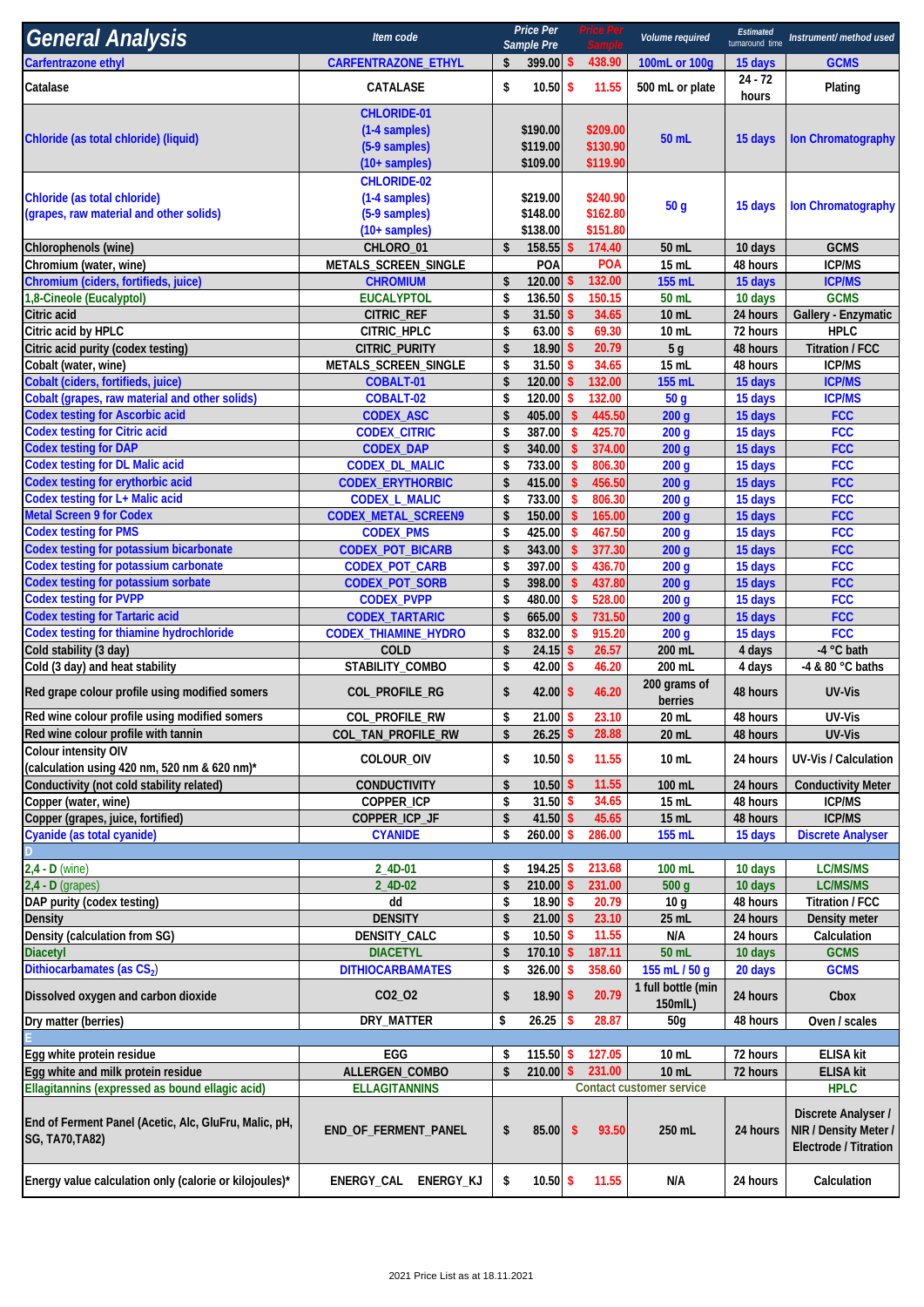| <b>General Analysis</b>                                                                                                  | Item code                                               |                        | <b>Price Per</b><br>Sample Pre  |               | <b>Price Per</b> | Volume required            | Estimated<br>turnaround time | Instrument/ method used        |
|--------------------------------------------------------------------------------------------------------------------------|---------------------------------------------------------|------------------------|---------------------------------|---------------|------------------|----------------------------|------------------------------|--------------------------------|
| Energy value for dry wines (< 30g/L sugar)<br>(calorie or kilojoules, calculation with alcohol &<br>glucose + fructose)  | <b>ENERGY CAL DRY</b><br>ENERGY_KJ_DRY                  | \$                     | $31.50$ \$                      |               | 34.65            | 750 mL                     | 24 hours                     | WineScan                       |
| Energy value for sparkling wines<br>(calorie or kilojoules, calculation with alcohol &<br>glucose + fructose)            | ENERGY_CAL_SPARKLING<br>ENERGY_KJ_SPARKLING             | \$                     | $66.15$ \$                      |               | 72.77            | 750 mL                     | 24 hours                     | NIR / Rebelein                 |
| Energy value for semi-sweet and sweet wines<br>(calorie or kilojoules, calculation with alcohol &<br>glucose + fructose) | ENERGY_CAL_SWEET<br>ENERGY_KJ_SWEET                     | \$                     | $60.90$ \$                      |               | 66.99            | 750 mL                     | 24 hours                     | NIR / Enzymatic                |
| Erythorbic acid by HPLC                                                                                                  | <b>ERYTHORBIC</b>                                       | \$                     | 69.30                           | -S            | 76.23            | 10 mL                      | 72 hours                     | <b>HPLC</b>                    |
| Erythorbic purity                                                                                                        | ERYTHORBIC_PURITY                                       | \$                     | $18.90$ \$                      |               | 20.79            | 10q                        | 48 hours                     | <b>Titration / FCC</b>         |
| <b>Ethanol by GC</b>                                                                                                     | ETHANOL_GC                                              | \$                     | 173.25                          | \$            | 190.58           | 155 mL                     | 15 days                      | <b>GCMS</b>                    |
| <b>Ethyl acetate</b><br><b>Ethyl carbamate</b>                                                                           | <b>ETHYL ACETATE</b><br>ETHYL_CARB                      | \$<br>\$               | $173.25$ \$<br>189.00 \$        |               | 190.58<br>207.90 | 155 mL<br>100 mL           | 15 days<br>10 days           | <b>GCMS</b><br><b>GCMS</b>     |
|                                                                                                                          | ETHYLENE_GLYCOL (1-2 Samples)                           | \$                     | 635.00                          | \$            | 698.50           |                            |                              |                                |
| <b>Ethylene glycol</b> (included in glycol group) <sup>*</sup>                                                           | ETHYLENE_GLYCOL (3+ Samples)                            | \$                     | 241.00                          | $\mathsf{\$}$ | 265.10           | On request                 | On request                   |                                |
| 4-ethylphenol & 4-ethylguaiacol (wine)                                                                                   | 4EP-01                                                  | \$                     | 89.25                           | <b>S</b>      | 98.18            | 50 mL                      | $4 - 7$ days                 | <b>GCMS</b>                    |
| Eucalyptol (1,8-cineole)                                                                                                 | <b>EUCALYPTOL</b>                                       | \$                     | $136.50$ \$                     |               | 150.15           | 50 mL                      | 10 days                      | <b>GCMS</b>                    |
| <b>Extraction force</b>                                                                                                  | <b>EXTRACTION_F</b>                                     | \$                     | $14.70$ \$                      |               | 16.17            | 750 mL                     | 24 hours                     | <b>Extraction gauge</b>        |
| Filterability                                                                                                            | <b>FILTERABILITY</b>                                    | \$                     | $31.50$ \$                      |               | 34.65            | 750 mL                     | 24 hours                     | <b>Filtration apparatus</b>    |
| Fluoride (liquid)                                                                                                        | <b>FLUORIDE-01</b>                                      | \$                     | $145.00$ \$                     |               | 159.50           | 155 mL                     | 15 days                      | <b>ISE</b>                     |
| Fluoride (grapes, raw material and other solids)                                                                         | FLUORIDE-02                                             | \$                     | 145.00 \$                       |               | 159.50           | 50 <sub>g</sub>            | 15 days                      | <b>ISE</b>                     |
| Fructose<br>Fructose by HPLC                                                                                             | <b>FRUCTOSE</b><br>FRUCTOSE_HPLC                        | \$<br>\$               | $31.50$ \$<br>$63.00$ \$        |               | 34.65<br>69.30   | 10 mL<br>10 mL             | 24 hours<br>72 hours         | Enzymatic<br><b>HPLC</b>       |
|                                                                                                                          |                                                         |                        |                                 |               |                  |                            |                              |                                |
| Geosmin                                                                                                                  | <b>GEOSMIN</b>                                          |                        | <b>POA</b>                      |               |                  | 50 mL                      | 15 days                      | <b>GCMS</b>                    |
| <b>Gluconic acid by Gallery</b>                                                                                          | GLUCONIC_ACID                                           | \$                     | $50.00$ \$                      |               | 55.00            | 10 mL                      | 24 hours                     | <b>Discrete Analyser</b>       |
| Glucose + Fructose                                                                                                       | GLU_FRU_REF                                             | \$                     | $31.50$ \$                      |               | 34.65            | 10 mL                      | 24 hours                     | Gallery - Enzymatic            |
| Glucose + Fructose by Winescan<br>(wines < 30 g/L sugar)                                                                 | GLU_FRU_WS                                              | \$                     | $10.50$ \$                      |               | 11.55            | 200 mL                     | 24 hours                     | WineScan                       |
| Glucose                                                                                                                  | GLUCOSE_REF                                             | \$                     | $31.50$ \$                      |               | 34.65            | 10 mL                      | 24 hours                     | Gallery - Enzymatic            |
| Glucose by HPLC                                                                                                          | GLUCOSE_HPLC                                            | \$                     | $63.00$ \$                      |               | 69.30            | 10 mL                      | 72 hours                     | <b>HPLC</b>                    |
| Glycerol<br>*Glycols (Propylene glycol, ethylene glycol,                                                                 | GLYCEROL_HPLC<br><b>GLYCOLS (1-2 Samples)</b>           | \$<br>\$               | $63.00$ \$<br>805.00 \$         |               | 69.30<br>885.50  | 10 mL                      | 72 hours                     | <b>HPLC</b>                    |
| diethylene glycol)                                                                                                       | <b>GLYCOLS (3+ Samples)</b>                             | \$                     | 297.00                          | \$            | 326.70           | On request                 | On request                   |                                |
| Glyphosate                                                                                                               |                                                         |                        | <b>Contact Customer Service</b> |               |                  |                            |                              |                                |
|                                                                                                                          |                                                         |                        |                                 |               |                  |                            |                              |                                |
| Halogenated phenols - quantitative<br>(amount present) (juice, wine)                                                     | HALOPH-01                                               | \$                     | $299.25$ \$                     |               | 329.18           | 500 mL                     | 10 days                      | <b>GCMS</b>                    |
| Halogenated phenols - quantitative<br>(amount present) (solids)                                                          | HALOPH-02                                               | \$                     | $441.00$ \$                     |               | 485.10           | 20 <sub>g</sub>            | 15 days                      | <b>GCMS</b>                    |
| Heat stability (6hr red / rosé and 2hr white)                                                                            | <b>HEAT</b>                                             | \$                     | $24.15$ \$                      |               | 26.57            | 100 mL                     | 48 hours                     | 80 °C bath                     |
| Heat and cold stability (3 day)                                                                                          | STABILITY_COMBO                                         | $\boldsymbol{\hat{S}}$ | $42.00$ \$                      |               | 46.20            | 200 mL                     | 4 days                       | -4 & 80 °C baths               |
| Higher alcohol screen by GC<br>Homogenise (berries)                                                                      | <b>HIALCOHOL</b><br><b>HOMOGENISE</b>                   | \$<br>\$               | $173.25$ \$<br>$26.25$ \$       |               | 190.58<br>28.88  | 155 mL<br>200 <sub>g</sub> | 15 days<br>24 hours          | <b>GCMS</b><br>Retsch          |
| <b>Histamine and Tyramine</b>                                                                                            | <b>HIST-01</b>                                          | \$                     | 138.60 \$                       |               | 152.46           | 50mL                       | 10 days                      | LC/MS/MS                       |
|                                                                                                                          |                                                         |                        |                                 |               |                  |                            |                              |                                |
| Indole                                                                                                                   | <b>INDOLE</b>                                           | \$                     | $173.25$ \$                     |               | 190.58           | 50 mL                      | 10 days                      | <b>GCMS</b>                    |
| IR Investigation of crystals                                                                                             | IR_INVESTIGATION                                        | \$                     | 189.00 \$                       |               | 207.90           | 1 <sub>g</sub>             | 5 days                       | <b>FTIR</b>                    |
| Iron (water, wine)                                                                                                       | IRON_ICP                                                | \$<br>\$               | $31.50$ \$                      |               | 34.65            | 15 mL                      | 48 hours                     | <b>ICP/MS</b>                  |
| Iron (grapes, juice, fortified)                                                                                          | IRON_ICP_JF                                             |                        | $41.50$ \$                      |               | 45.65            | 15 mL                      | 48 hours                     | <b>ICP/MS</b>                  |
| KHT Purity (Cream of Tartar)                                                                                             | <b>KHT_PURITY</b>                                       |                        | $$18.90$ \$                     |               | 20.79            | 10 <sub>g</sub>            | 24 hours                     | Titration / FCC                |
| Laccase activity (grapes, juice, wine)                                                                                   | <b>LACCASE</b>                                          | \$                     | 44.10 \$                        |               | 48.51            | 20 mL                      | 24 hours                     | Laccase kit                    |
| Lactic acid                                                                                                              | LACTIC_HPLC                                             | \$                     | $63.00$ \$                      |               | 69.30            | 10 mL                      | 72 hours                     | <b>HPLC</b>                    |
| Lead (water, wine)                                                                                                       | METALS_SCREEN_SINGLE                                    | \$                     | $31.50$ \$                      |               | 34.65            | 15 mL                      | 48 hours                     | <b>ICP/MS</b>                  |
| Lead (fortifieds, juice and ferments)                                                                                    | <b>LEAD-01</b>                                          | \$                     | 120.00 \$                       |               | 132.00<br>132.00 | <b>155mL</b>               | 15 days                      | <b>ICP/MS</b><br><b>ICP/MS</b> |
| Lead (grapes, raw material and other solids)<br>Lithium (water, wine)                                                    | <b>LEAD-02</b><br>METALS_SCREEN_SINGLE                  | \$<br>\$               | 120.00 \$<br>$31.50$ \$         |               | 34.65            | 50 <sub>g</sub><br>15 mL   | 15 days<br>48 hours          | <b>ICP/MS</b>                  |
|                                                                                                                          | <b>LMWS</b>                                             |                        | $194.25$ \$                     |               | 213.68           | 100 mL                     |                              | <b>GC-SCD</b>                  |
| Low molecular weight sulfides                                                                                            |                                                         | \$                     |                                 |               |                  |                            | On request                   |                                |
| Magnesium (water, wine)                                                                                                  | METALS_SCREEN_SINGLE                                    | \$                     | $31.50$ \$                      |               | 34.65            | 15 mL                      | 48 hours                     | <b>ICP/MS</b>                  |
| Magnesium (fortifieds, juice and ferments)                                                                               | <b>MAGNESIUM</b>                                        | $\boldsymbol{\hat{S}}$ | $120.00$ \$                     |               | 132.00           | <b>155mL</b>               | 15 days                      | <b>ICP-OES</b>                 |
| Malic acid                                                                                                               | MALIC_REF                                               | \$                     | $26.25$ \$                      |               | 28.88            | 10 mL                      | 24 hours                     | Gallery - Enzymatic            |
| Malic acid by WineScan (wines < 30 g/L sugar)                                                                            | MALIC_WS                                                | \$                     | $10.50$ \$                      |               | 11.55            | 200 mL                     | 24 hours                     | WineScan                       |
| Malic acid by HPLC                                                                                                       | MALIC_HPLC                                              | \$                     | $63.00$ \$                      |               | 69.30            | 10 mL                      | 72 hours                     | <b>HPLC</b>                    |
| Malic acid purity (codex testing)<br>Malvidin-3,5-diglucoside (quantitative amount                                       | MALIC_PURITY                                            | $\boldsymbol{\hat{S}}$ | 18.90 \$                        |               | 20.79            | 10 <sub>g</sub>            | 48 hours                     | <b>Titration / FCC</b>         |
| present)                                                                                                                 | MALVIDIN-3-5-DIGLUC<br>2021 Price List as at 18.11.2021 | \$                     | $101.85$ \$                     |               | 112.04           | 10 mL                      | 72 hours                     | <b>HPLC</b>                    |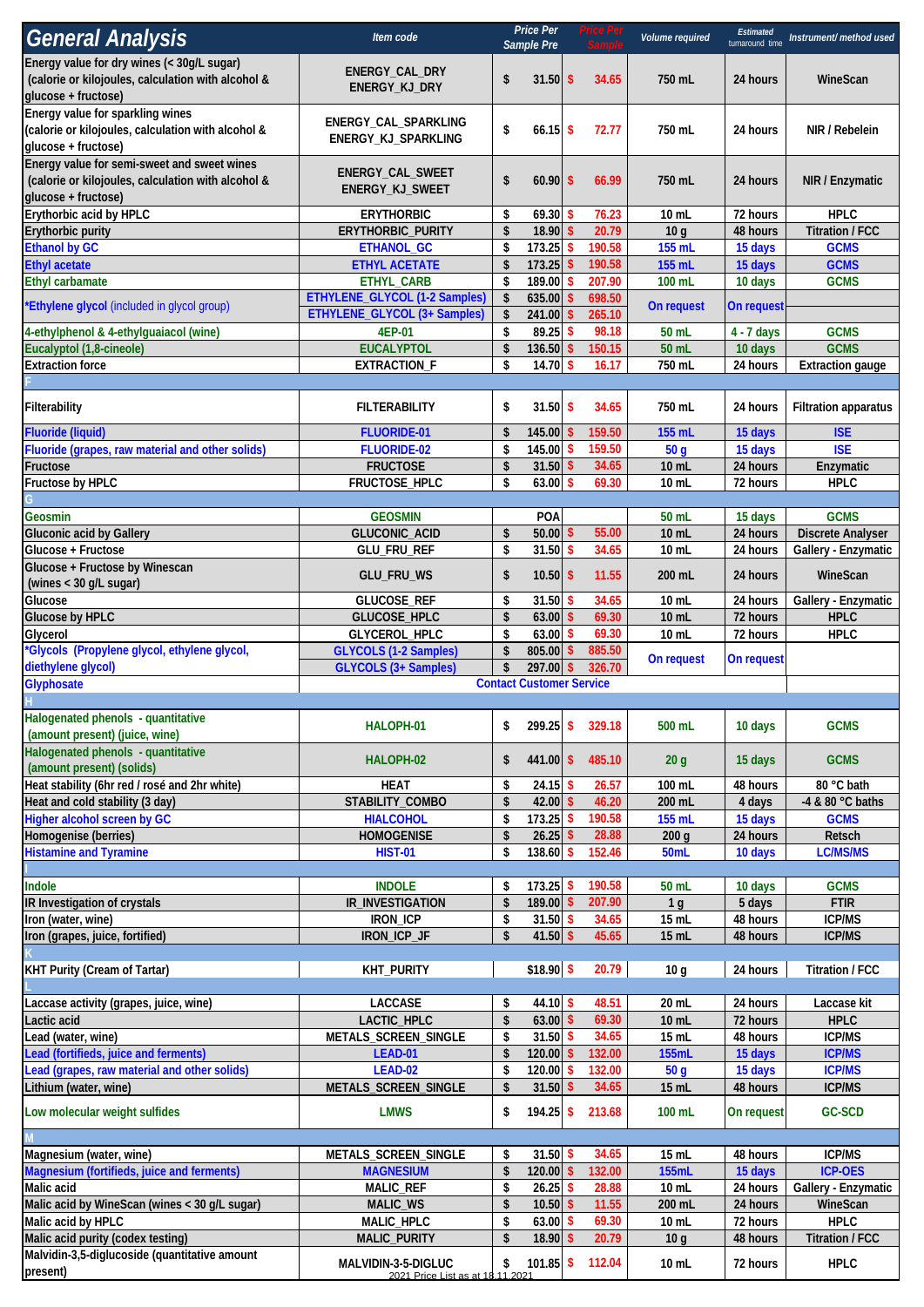| <b>General Analysis</b>                                                                                                                    | Item code                                                             |          | Price Per<br>Sample Pre          | rice Per |                                  | Volume required            |                        | Instrument/ method used                                                     |
|--------------------------------------------------------------------------------------------------------------------------------------------|-----------------------------------------------------------------------|----------|----------------------------------|----------|----------------------------------|----------------------------|------------------------|-----------------------------------------------------------------------------|
| Manganese (wine)                                                                                                                           | MANGANESE_ICP                                                         | \$       | $31.50$ \$                       |          | 34.65                            | $15$ mL                    | 48 hours               | <b>ICP/MS</b>                                                               |
| Manganese (grapes, juice, fortified)                                                                                                       | MANGANESE_ICP_JF                                                      | \$       | 41.50 \$                         |          | 45.65                            | 15 mL                      | 48 hours               | <b>ICP/MS</b>                                                               |
| <b>Mercury (liquid)</b>                                                                                                                    | <b>MERCURY-01</b>                                                     | \$       | 120.00                           | \$       | 132.00                           | 155 mL                     | 15 days                | <b>ICP/MS</b>                                                               |
| Mercury (grapes, raw material and other solids)                                                                                            | <b>MERCURY-02</b>                                                     | \$       | 120.00                           | s        | 132.00                           | 50 <sub>g</sub>            | 15 days                | <b>ICP/MS</b>                                                               |
| Metals (copper & iron by ICP) (wine)                                                                                                       | METALS_CU_FE                                                          | \$       | $52.50$ \$                       |          | 57.75                            | 15 mL                      | 48 hours               | <b>ICP/MS</b>                                                               |
| Metals (copper & iron by ICP) (grapes, juice, fortified)                                                                                   | METALS2_JF                                                            | \$       | $62.50$ \$                       |          | 68.75                            | 15 mL                      | 48 hours               | <b>ICP/MS</b>                                                               |
| Metals group (water, wine) - calcium, potassium,<br>sodium, iron, copper & manganese                                                       | METALS_GROUP                                                          | \$       | $68.25$ \$                       |          | 75.08                            | 15 mL                      | 48 hours               | <b>ICP/MS</b>                                                               |
| Metals group (grapes, juice, fortified) - calcium,<br>potassium, sodium, iron, copper & manganese                                          | METALS_GROUP_JF                                                       | \$       | 78.25 \$                         |          | 86.07                            | 15 mL                      | 48 hours               | <b>ICP/MS</b>                                                               |
| Metals for China (manganese, copper & iron)                                                                                                | METALS_CHINA                                                          | \$       | 68.25                            | s        | 75.08                            | 15 mL                      | 48 hours               | <b>ICP/MS</b>                                                               |
| Metal Screen by ICP 20 metals (water, wine)<br>As, Cd, Ca, Cr, Co, Cu, Fe, Pb, Li, Mn, Mg, Ni, K, Se, Ag, Na, Sr,<br>Sn, V, Zn             | <b>METALS_SCREEN</b>                                                  | \$       | 105.00                           | \$       | 115.50                           | 15 mL                      | 48 hours               | <b>ICP/MS</b>                                                               |
| Metal Screen by ICP 20 metals (grapes, juice, fortified<br>As, Cd, Ca, Cr, Co, Cu, Fe, Pb, Li, Mn, Mg, Ni, K, Se, Ag, Na, Sr,<br>Sn, V, Zn | METALS_SCREEN_JF                                                      | \$       |                                  |          | 115.00 \$ 126.50                 | $15$ mL                    | 48 hours               | <b>ICP/MS</b>                                                               |
| Metals Screen Single (water, wine)<br>As, Cd, Cr, Co, Pb, Li, Mg, Ni, Se, Ag, Sr, Sn, V, Zn                                                | METALS_SCREEN_SINGLE                                                  | \$       | $31.50$ \$                       |          | 34.65                            | 15mL                       | 48 hours               | <b>ICP/MS</b>                                                               |
| Metals Screen Single (grapes, juice, fortifed)<br>As, Cd, Cr, Co, Pb, Li, Mg, Ni, Se, Ag, Sr, Sn, V, Zn                                    | METALS_SCREEN_SINGLE_JF                                               | \$       | $41.50$ \$                       |          | 45.65                            | 15mL                       | 48 hours               | <b>ICP/MS</b>                                                               |
| Metal Screen 9 (grapes, raw material and other<br>solids)<br>(Sb, As, Cd, Cu, Pb, Hg, Se, Sn, Zn)                                          | <b>METAL_SCREEN9</b>                                                  | \$       | $220.00$ \$                      |          | 242.00                           | 155 mL / 50 g              | 15 days                | <b>ICP/MS</b>                                                               |
| Methanol                                                                                                                                   | METHANOL_GC                                                           | \$       | $89.25$ \$                       |          | 98.18                            | 25ml                       | 10 days                | <b>GC-FID</b>                                                               |
| Methanol by GC (calculation only) (mg MeOH/L EtOH)                                                                                         | METHANOL_GC_CALC                                                      | \$       | $10.50$ \$                       |          | 11.55                            | N/A                        | 11 Days<br>$(10+1day)$ | Calculation                                                                 |
| Methanol by GC (mg MeOH/L)<br>(Includes Alcohol by WineScan and Methanol)                                                                  | METHANOL_CALC_DRY                                                     | \$       | $110.25$ \$                      |          | 121.28                           | 150ml                      | 10 days                | <b>WineScan / GC-FID</b>                                                    |
| Methanol by GC in mg MeOH/L EtOH for Sweet and<br>sparkling wine > 30g/L sugar<br>(Includes Alcohol by NIR and Methanol)                   | METHANOL_GC_CALC_SW                                                   | \$       | $118.65$ \$                      |          | 130.52                           | 100ml                      | 10 days                | NIR / GC-FID                                                                |
| Methoxypyrazines (wine)                                                                                                                    | METHOXY-01                                                            | \$       | $168.00$ \$                      |          | 184.80                           | 50 mL                      | 10 days                | <b>GCMS</b>                                                                 |
| Methoxypyrazines (grapes)                                                                                                                  | METHOXY-02                                                            | \$       | 199.50 \$                        |          | 219.45                           | 500 <sub>g</sub>           | 10 days                | <b>GCMS</b>                                                                 |
| <b>Microorganism ID</b>                                                                                                                    | <b>MICRO_ID</b>                                                       | \$       | $210.00$ \$                      |          | 231.00                           | 750 mL or plate            | On request             | <b>DNA</b> sequencing                                                       |
| Microscopic perusal                                                                                                                        | MICRO_PERUSAL                                                         | \$       | $57.75$ \$                       |          | 63.53                            | 750 mL                     | 24 hours               | Microscope                                                                  |
| Milk protein residue                                                                                                                       | <b>MILK</b>                                                           | \$       | $115.50$ \$                      |          | 127.05                           | $10$ mL                    | 72 hours               | <b>ELISA kit</b>                                                            |
| Milk and egg white protein residue                                                                                                         | ALLERGEN_COMBO                                                        | \$       | $210.00$ \$                      |          | 231.00                           | 10 mL                      | 72 hours               | <b>ELISA kit</b>                                                            |
| Multi-residue assay for wine (GCMS and LCMS)                                                                                               | AGROCHEM_01                                                           | \$       | $215.00$ \$                      |          | 236.50                           | 100mL                      | 10 days                | $LC/MS/MS +$<br>GC/MS/MS                                                    |
| Multi-residue assay in grapes (GCMS and LCMS)                                                                                              | AGROCHEM_02                                                           | \$       | $250.00$ \$                      |          | 275.00                           | 500q                       | 10 days                | LC/MS/MS +<br>GC/MS/MS                                                      |
| Multi-residue assay LCMS (wine)                                                                                                            | <b>LCMS-01</b>                                                        | \$       | $194.25$ \$                      |          | 213.68                           | 100 mL                     | 10 days                | LC/MS/MS                                                                    |
| Multi-residue assay LCMS (grapes & juice)<br>Multi-residue assay LCMS (liquid non-wine)                                                    | <b>LCMS-02</b><br><b>LCMS-03</b>                                      | \$<br>\$ | 231.00 \$<br>$210.00$ \$         |          | 254.10<br>231.00                 | 500 <sub>g</sub><br>100 mL | 10 days                | LC/MS/MS<br>LC/MS/MS                                                        |
| Multi-residue assay LCMS (solids)                                                                                                          | <b>LCMS-04</b>                                                        | \$       | 246.75 \$                        |          | 271.43                           | 500q                       | 10 days<br>10 days     | LC/MS/MS                                                                    |
|                                                                                                                                            |                                                                       |          |                                  |          |                                  |                            |                        |                                                                             |
| Naphthalene                                                                                                                                | <b>NAPTHALENE</b>                                                     | \$       | 110.25 \$                        |          | 121.28                           | 25 mL                      | 10 days                | <b>GCMS</b>                                                                 |
| Natamycin                                                                                                                                  | <b>NATAMYCIN</b>                                                      | \$       | 163.80 \$                        |          | 180.18                           | 50 mL                      | 10 days                | LC/MS/MS                                                                    |
| Nickel (water, wine)                                                                                                                       | METALS_SCREEN_SINGLE                                                  | \$       | 31.50S                           |          | 34.65                            | 15 mL                      | 48 hours               | <b>ICP/MS</b>                                                               |
| <b>Nitrates (wine)</b>                                                                                                                     | <b>NITRATES</b><br>(1-4 samples)<br>(5-9 samples)<br>$(10 + samples)$ |          | \$190.00<br>\$119.00<br>\$109.00 |          | \$209.00<br>\$130.90<br>\$119.90 | 50 mL                      | 15 days                | <b>ICP/MS</b>                                                               |
| <b>Nitrites (wine)</b>                                                                                                                     | <b>NITRITES</b><br>(1-4 samples)<br>(5-9 samples)<br>$(10 + samples)$ |          | \$190.00<br>\$119.00<br>\$109.00 |          | \$209.00<br>\$130.90<br>\$119.90 | 50 mL                      | 15 days                | <b>ICP/MS</b>                                                               |
| Nutritional Panel for dry wine < 30 g/L sugar<br>(Protein, Carbohydrate*, Sugars, Sodium, Energy*)                                         | NUTRIT_PANEL_DRY                                                      | \$       | $267.75$ \$                      |          | 294.53                           | 750mL                      | 15 days                | <b>AICONOF WIRESCALL</b><br><b>NIR Protein: Protein</b><br>Ash: Ignition at |
| Nutritional Panel for semi-sweet, sweet and sparkling<br>wine $>$ 30 g/L sugar<br>(Protein, Carbohydrate*, Sugars, Sodium, Energy*)        | NUTRIT_PANEL_SEMI-SW                                                  | \$       | $277.75$ \$                      |          | 305.53                           | 750mL                      | 15 days                | 550oC<br><b>Fat: Mojonnier</b><br>Evtraction                                |
|                                                                                                                                            |                                                                       |          |                                  |          |                                  |                            |                        |                                                                             |
| <b>Oak Volatiles (wine)</b>                                                                                                                | <b>OAK-01</b>                                                         | \$       | $117.60$ \$                      |          | 129.36                           | 20 mL                      | 10 days                | <b>GCMS</b>                                                                 |
| Oak Volatiles (chips)                                                                                                                      | <b>OAK-02</b>                                                         | \$       | $130.20$ \$                      |          | 143.22                           | 50 <sub>g</sub>            | 10 days                | <b>GCMS</b>                                                                 |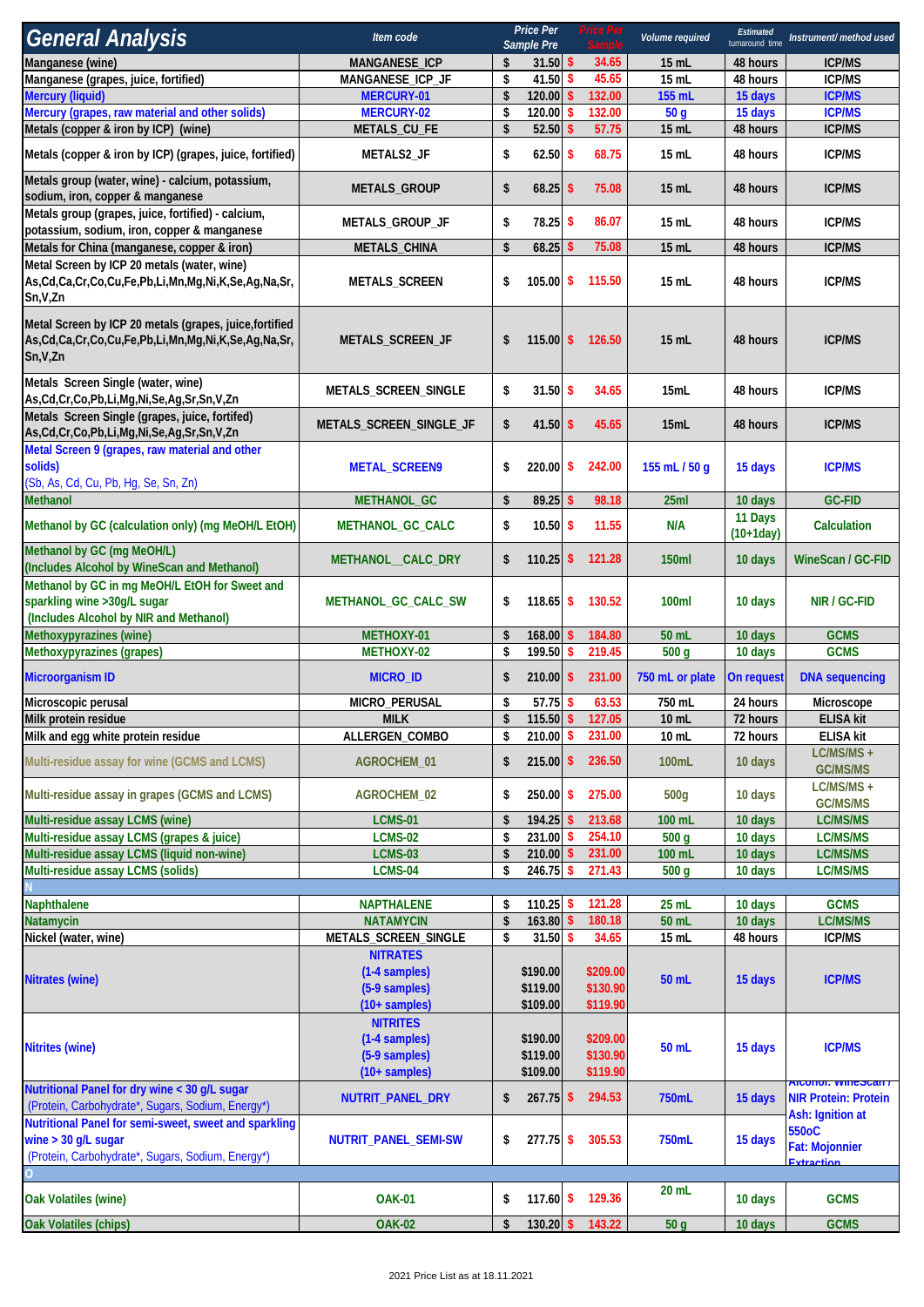| <b>General Analysis</b>                                                                                                               | Item code                                                                                |                           | <b>Price Per</b><br>Sample Pre        |                    | rice Per<br>Comple               | Volume required                    | Estimated<br>turnaround time | Instrument/ method used                              |
|---------------------------------------------------------------------------------------------------------------------------------------|------------------------------------------------------------------------------------------|---------------------------|---------------------------------------|--------------------|----------------------------------|------------------------------------|------------------------------|------------------------------------------------------|
| <b>Ochratoxin A (wine)</b>                                                                                                            | <b>OCHRATOXIN_A</b>                                                                      | \$                        | 168.00 \$                             |                    | 184.80                           | 50 mL                              | 10 days                      | <b>HPLC/FLD</b>                                      |
| Ochratoxin A (non-wine)                                                                                                               | <b>OCHRATOXIN_NON_WINE</b>                                                               | \$                        | 168.00                                | \$                 | 184.80                           | 50 mL                              | 10 days                      | <b>HPLC/FLD</b>                                      |
| Optical density<br>(offering 250, 270, 280, 290, 315, 320, 420, 450, 490,<br>520, 620 nm - other wavelengths available on<br>request) | OD_WAVELENGTH                                                                            | \$                        | 8.40S                                 |                    | 9.24                             | 10 mL                              | 24 hours                     | UV-Vis                                               |
| Optical rotation (raw materials) offering Ascorbic, DL<br>Malic, Erythorbic, KHT, L+ Malic, Tartaric                                  | OPTICAL_ROTATION                                                                         | \$                        | 126.00                                | \$                 | 138.60                           | 50 g                               | 5 days                       | Polarimeter                                          |
| Organic acid profile (grapes, juice and wine)<br>(citric, tartaric, malic, lactic, acetic, succinic,<br>glucose, fructose, glycerol)  | ORGANIC_ACID_PROFILE                                                                     | \$                        | $94.50$ \$                            |                    | 103.95                           | $10$ mL                            | 72 hours                     | <b>HPLC</b>                                          |
| <b>Oxidation aldehydes (Carbonyls)</b>                                                                                                | <b>OXIDATION_ALDEHYDES</b>                                                               |                           |                                       |                    |                                  | Contact customer service           |                              | GC                                                   |
|                                                                                                                                       |                                                                                          |                           |                                       |                    |                                  |                                    |                              |                                                      |
| pH                                                                                                                                    | PH                                                                                       | \$                        | $8.40\%$                              |                    | 9.24                             | 50 mL                              | 24 hours                     | Electrode /<br>Titramaster                           |
| pH (wines < 30 g/L sugar only)                                                                                                        | PH_WS                                                                                    | \$                        | 7.35                                  | \$                 | 8.09                             | 200 mL                             | 24 hours                     | WineScan                                             |
| Phenolics for white wine                                                                                                              | PHENOLICS_WHITE                                                                          | \$                        | 8.40                                  | Ŝ                  | 9.24                             | 10 mL                              | 24 hours                     | UV-Vis                                               |
| *Phenoxy Acid Herbicides Screen<br>(10 elements)                                                                                      | PHENOXY_ACID_HERBIC (1-2<br>Samples)<br>PHENOXY_ACID_HERBIC (3+                          | \$                        | $$1,090.00 \$1,199.00$<br>$420.00$ \$ |                    | 462.00                           | On request                         | On request                   |                                                      |
| Phosphates (as PO4)                                                                                                                   | Samples)<br><b>PHOSPATE</b><br>(1-4 samples)<br>(5-9 samples)<br>$(10 + \text{samples})$ |                           | \$190.00<br>\$119.00<br>\$109.00      |                    | \$209.00<br>\$130.90<br>\$119.90 | 50 mL                              | 15 days                      | <b>ICP/MS</b>                                        |
| Phosphorous acid (grapes, juice, ferment and wine)                                                                                    | PHOSPHOROUS_ACID-01                                                                      | \$                        | 348.00 \$                             |                    | 382.80                           | 155 mL /100g                       | 15 days                      | LC/MS/MS                                             |
| Phosphorous acid (Raw materials e.g. DAP)                                                                                             | PHOSPHOROUS_ACID-02                                                                      | \$                        | 348.00                                |                    | 382.80                           | 155 mL /100g                       | 15 days                      | <b>LC/MS/MS</b>                                      |
| <b>Phosphorus</b>                                                                                                                     | <b>PHOSPHORUS</b>                                                                        | \$                        | 194.25                                | -S                 | 213.68                           | 155 mL                             | 15 days                      | <b>ICP/MS</b>                                        |
| *Phthalates/plasticisers                                                                                                              | <b>PHTHALATES (1-2 Samples)</b><br><b>PHTHALATES (3+ Samples)</b>                        | \$<br>\$                  | 875.00<br>357.00                      | \$<br>\$           | 962.50<br>392.70                 | On request                         | On request                   |                                                      |
| Pinking susceptibility                                                                                                                | <b>PINKING</b>                                                                           | $\boldsymbol{\hat{s}}$    | 40.95                                 | S,                 | 45.05                            | 750 mL                             | 48 hours                     | UV-Vis                                               |
| Potassium (water, wine)                                                                                                               | POTASSIUM_ICP                                                                            | \$                        | 31.50                                 | Ŝ                  | 34.65                            | 25 mL                              | 48 hours                     | <b>ICP/MS</b>                                        |
| Potassium (grapes, juice, fortified)                                                                                                  | POTASSIUM_ICP_JF                                                                         | \$                        | 41.50 \$                              |                    | 45.65                            | 25 mL                              | 48 hours                     | <b>ICP/MS</b>                                        |
| Potassium bicarbonate purity (codex testing)                                                                                          | POTBICARB_PURITY                                                                         | \$                        | 18.90                                 | \$                 | 20.79                            | 10 <sub>g</sub>                    | 48 hours                     | Titration / FCC                                      |
| Potassium carbonate purity (codex testing)<br>Potassium sorbate purity (codex testing)                                                | POTCARB_PURITY<br>POTSORB_PURITY                                                         | \$<br>\$                  | 18.90<br>18.90                        | \$<br>s            | 20.79<br>20.79                   | 10 <sub>q</sub><br>10 <sub>q</sub> | 48 hours<br>48 hours         | <b>Titration / FCC</b><br>Titration / FCC            |
| Protein (mg/L Thaumatin)                                                                                                              | <b>PROTEIN</b>                                                                           | $\mathsf{\$}$             | 110.25                                | $\sqrt{2}$         | 121.28                           | 155 mL                             | 15 days                      | <b>HPLC</b>                                          |
|                                                                                                                                       |                                                                                          |                           |                                       |                    |                                  |                                    |                              |                                                      |
| Red grape vintage panel<br>(brix, pH, titratable acidity pH 8.2 & YAN)                                                                | RG_VINTAGE_PANEL-01                                                                      | \$                        | $57.75$ \$                            |                    |                                  | 63.53 200 grams berries            | 24 hours                     | Refractometer/<br>Titramaster/<br>Enzymatic          |
| Red grape vintage panel (above) plus anthocyanins,<br>phenolics and tannins                                                           | RG_VINTAGE_PANEL-02                                                                      | \$                        | $94.50 \text{ }$ \$                   |                    | 103.95                           | 400 grams berries                  | 48 hours                     | Refractometer/<br>Titramaster/<br>Enzymatic / UV-VIS |
| Reducing sugar (Rebelein)                                                                                                             | REDUCING_SUGAR                                                                           | \$                        | 26.25                                 | S,                 | 28.88                            | 25 mL                              | 24 hours                     | Rebelein                                             |
| <b>Resveratrol and piceid</b><br>Rhodamine (please submit brine sample)                                                               | <b>RES-01</b><br><b>RHODAMINE</b>                                                        | \$<br>\$                  | 126.00<br>267.75                      | S,<br>\$           | 138.60<br>294.53                 | 20 mL<br>$200$ mL + Brine          | 10 days<br>10 days           | <b>HPLC</b><br><b>LC/MS/MS</b>                       |
| Rotundone                                                                                                                             | <b>ROTUNDONE</b>                                                                         | $\boldsymbol{\mathsf{s}}$ | 189.00                                | $\mathbf{\hat{s}}$ | 207.90                           | <b>100mL</b>                       | 15 days                      | <b>GCMS</b>                                          |
|                                                                                                                                       |                                                                                          |                           |                                       |                    |                                  |                                    |                              |                                                      |
| <b>Saturation Temperature</b>                                                                                                         | SATURATION_TEMP                                                                          | \$                        | $10.50$ \$                            |                    | 11.55                            | 200 mL                             | 48 hours                     | Conductivity meter                                   |
| Selenium (water, wine)                                                                                                                | METALS_SCREEN_SINGLE                                                                     | \$                        | 31.50                                 | $\mathsf{\$}$      | 34.65                            | 15 mL                              | 48 hours                     | <b>ICP/MS</b>                                        |
| Sensory (quality assessment panel)                                                                                                    | SENSORY_QUALITY                                                                          | \$                        | 400.00                                | \$                 | 440.00                           | 2 x 750 mL                         | 10 days                      | Organoleptic                                         |
| Silver (water, wine)<br>Silver (juice, grapes, fortifieds)                                                                            | METALS_SCREEN_SINGLE<br><b>SILVER</b>                                                    | \$<br>\$                  | 31.50<br>120.00                       | \$<br>S            | 34.65<br>132.00                  | 15 mL<br>50 <sub>g</sub>           | 48 hours                     | <b>ICP/MS</b><br><b>ICP/MS</b>                       |
| Smoke taint panel (wine)                                                                                                              | SMOKE_PANEL-01                                                                           | $\boldsymbol{\hat{s}}$    | 247.00                                | $\sqrt{2}$         | 271.70                           | 50mL                               | 15 days                      | <b>GCMS/LC/MS/MS</b>                                 |
| Smoke taint panel (grapes)                                                                                                            | SMOKE_PANEL-02                                                                           | \$                        | 270.00 \$                             |                    | 297.00                           | 250 <sub>g</sub>                   | Contact<br><b>Customer</b>   | <b>GCMS/LC/MS/MS</b>                                 |
|                                                                                                                                       |                                                                                          |                           | 290.85                                | \$                 | 319.94                           | <b>Berries</b><br>50mL             | <b>Service</b>               | <b>GCMS/LC/MS</b>                                    |
| Smoke taint panel (juice)<br>Sodium (water, wine)                                                                                     | SMOKE_PANEL-03<br>SODIUM_ICP                                                             | \$<br>\$                  | 31.50S                                |                    | 34.65                            | 15 mL                              | 48 hours                     | <b>ICP/MS</b>                                        |
| Sodium (grapes, juice, fortified)                                                                                                     | SODIUM_ICP_JF                                                                            | \$                        | 41.50                                 | \$                 | 45.65                            | 15 mL                              | 48 hours                     | <b>ICP/MS</b>                                        |
| Sodium chloride (as NaCl) (liquid)                                                                                                    | <b>SODIUM CHLORIDE-01</b><br>(1-4 samples)<br>(5-9 samples)<br>$(10 + \text{samples})$   |                           | \$190.00<br>\$119.00<br>\$109.00      |                    | \$209.00<br>\$130.90<br>\$119.90 | 50 mL                              | 15 days                      | <b>Ion Chromatography</b>                            |
| Sodium chloride (as NaCl)<br>(grapes, raw material and other solids)                                                                  | <b>SODIUM CHLORIDE-02</b><br>(1-4 samples)<br>(5-9 samples)<br>$(10 + samples)$          |                           | \$219.00<br>\$148.00<br>\$138.00      |                    | \$240.90<br>\$162.80<br>\$151.80 | 50 <sub>g</sub>                    | 15 days                      | <b>Ion Chromatography</b>                            |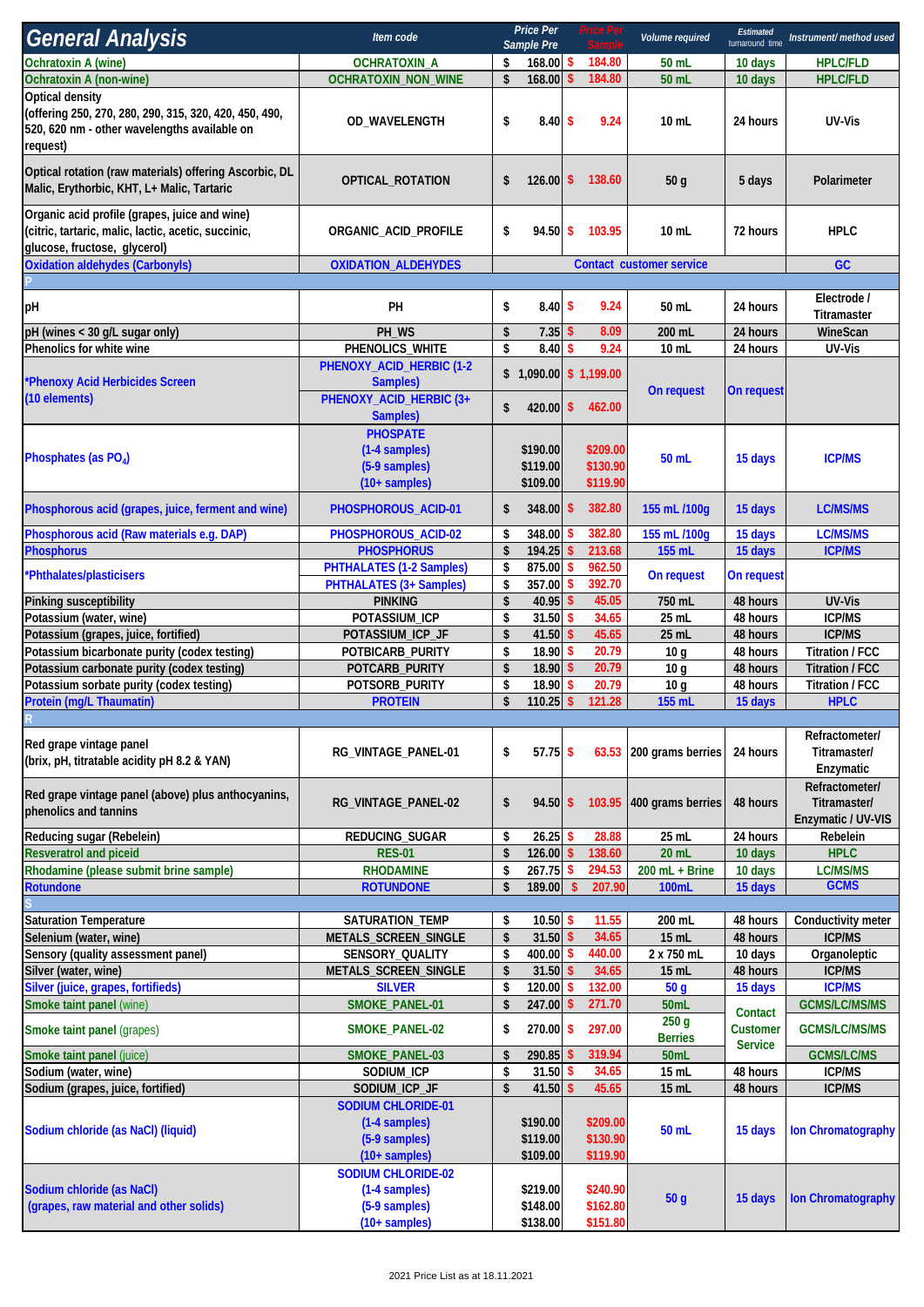| <b>General Analysis</b>                                                                                      | Item code                             |                           | <b>Price Per</b><br>Sample Pre |               | Price Per            | Volume required         | Estimated<br>turnaround time | Instrument/method used          |
|--------------------------------------------------------------------------------------------------------------|---------------------------------------|---------------------------|--------------------------------|---------------|----------------------|-------------------------|------------------------------|---------------------------------|
| Sorbic acid                                                                                                  | <b>SORBIC</b>                         | \$                        | $27.30$ \$                     |               | 30.03                | 10 mL                   | 24 hours                     | UV-Vis                          |
| Specific gravity 20/20C                                                                                      | SG                                    | $\boldsymbol{\hat{s}}$    | 21.00                          | \$            | 23.10                | 100 mL                  | 24 hours                     | Density meter                   |
| Specific gravity 20/20C (wines < 30 g/L sugar only)                                                          | SG_WS                                 | \$                        | $10.50$ \$                     |               | 11.55                | 200 mL                  | 24 hours                     | WineScan                        |
| Stability package (heat & 3 day cold stability)                                                              | STABILITY_COMBO                       | \$                        | 42.00                          | -S            | 46.20                | 300 mL                  | 4 days                       | -4 & 80 °C baths                |
| Sterility check (10 day plating)                                                                             | <b>STERILITY</b>                      | \$                        | 84.00                          | \$            | 92.40                | 500 mL                  | 12 days                      | Filter/Incubate                 |
| Sterility check (3 day plating)                                                                              | STERILITY_3DAY                        | $\boldsymbol{\mathsf{s}}$ | 70.00                          | $\mathsf{\$}$ | 77.00                | 500 mL                  | 5 days                       | Filter/Incubate                 |
| Strontium (water, wine)<br>Succinic acid                                                                     | METALS_SCREEN_SINGLE<br>SUCCINIC_HPLC | \$<br>\$                  | 31.50<br>63.00                 | \$<br>\$      | 34.65<br>69.30       | 15 mL<br>10 mL          | 48 hours<br>72 hours         | <b>ICP/MS</b><br><b>HPLC</b>    |
| Sucrose (rebelein)                                                                                           |                                       |                           |                                |               |                      |                         |                              |                                 |
| (includes Total sugar and Reducing sugar)                                                                    | <b>SUCROSE</b>                        | \$                        | $36.75$ \$                     |               | 40.43                | 25 mL                   | 24 hours                     | Rebelein                        |
| Sugar content total (rebelein)                                                                               | SUGARTOTAL                            | \$                        | $36.75$ \$                     |               | 40.43                | 25 mL                   | 24 hours                     | Rebelein                        |
| Sugar free extract (calculation only)*                                                                       | SFE_CALC                              | \$                        | 10.50                          | \$            | 11.55                | N/A                     | 24 hours                     | Calculation                     |
| Sugar free extract for dry wines < 30 g/L sugar<br>(including SG, VA, TSO2, Sucrose and Alcohol)*            | SFE_DRY                               | \$                        | $114.45$ \$                    |               | 125.90               | 750mL                   | 48 hours                     | WineScan /Gallery /<br>Rebelein |
| Sugar free extract for wines > 30 g/L sugar & < 21%                                                          |                                       |                           |                                |               |                      |                         |                              | Various / ALC by NIR            |
| v/v alcohol                                                                                                  | SFE_SWEET                             | \$                        | $165.90$ \$                    |               | 182.49               | 750mL                   | 48 hours                     | / Gallery / Rebelein            |
| (including SG, VA, TSO2, Sucrose and Alcohol)*                                                               |                                       |                           |                                |               |                      |                         |                              |                                 |
|                                                                                                              | <b>SULFATE-01</b>                     |                           |                                |               |                      |                         |                              |                                 |
| Sulfate (as $K_2SO_4$ ) (liquid)                                                                             | (1-4 samples)<br>(5-9 samples)        |                           | \$190.00<br>\$119.00           |               | \$209.00<br>\$130.90 | 155 mL                  | 15 days                      | <b>Ion Chromatography</b>       |
|                                                                                                              | $(10 + \text{samples})$               |                           | \$109.00                       |               | \$119.90             |                         |                              |                                 |
|                                                                                                              | <b>SULFATE-02</b>                     |                           |                                |               |                      |                         |                              |                                 |
| Sulfate (as $K_2SO_4$ )<br>(grapes,                                                                          | (1-4 samples)                         |                           | \$219.00                       |               | \$240.90             |                         |                              |                                 |
| raw material and other solids)                                                                               | (5-9 samples)                         |                           | \$148.00                       |               | \$162.80             | 50 <sub>g</sub>         | 15 days                      | <b>Ion Chromatography</b>       |
|                                                                                                              | $(10 + \text{samples})$               |                           | \$138.00                       |               | \$151.80             |                         |                              |                                 |
| Sulfur dioxide (free & total)<br>(all wines, ciders, water, vinegar and juice)                               | SO2_GALLERY                           | \$                        | $25.20$ \$                     |               | 27.72                | $10$ mL                 | 24 hours                     | <b>GALLERY</b>                  |
| Sulfur dioxide (free)<br>(all wines, ciders, water, vinegar and juice)                                       | SO2_GALLERY_FREE                      | \$                        | $14.70$ \$                     |               | 16.17                | $10$ mL                 | 24 hours                     | <b>GALLERY</b>                  |
| Sulfur dioxide (total)                                                                                       |                                       |                           |                                |               |                      |                         | 24 hours                     | <b>GALLERY</b>                  |
| (all wines, ciders, water, vinegar and juice)                                                                | SO2_GALLERY_TOTAL                     | \$                        | $14.70$ \$                     |               | 16.17                | $10$ mL                 |                              |                                 |
| Sulfur dioxide (free & total)                                                                                | SO <sub>2_REF</sub>                   | \$                        | $31.50$ \$                     |               | 34.65                | 50 mL                   | 24 hours                     | Aspiration                      |
| Sulfur dioxide (free)                                                                                        | SO2_REF_FREE                          | \$                        | $21.00$ \$                     |               | 23.10                | 50 mL                   | 24 hours                     | Aspiration                      |
| Sulfur dioxide (total)                                                                                       | SO2_REF_TOTAL                         | \$                        | 21.00                          | \$            | 23.10                | 50 mL                   | 24 hours                     | Aspiration                      |
| Taint vials (per vial)                                                                                       | <b>TAINT</b>                          | \$                        | $23.10$ \$                     |               | 25.41                | N/A                     | 5 days                       | N/A                             |
| Taint vials (set of all 12 vials)                                                                            | TAINT_ALL_VIALS                       | \$                        | $277.20$ \$                    |               | 304.92               | N/A                     | 5 days                       | N/A                             |
| Tannins (red grapes)                                                                                         | TANNIN_RG                             | \$                        | $29.40$ \$                     |               |                      | 32.34 200 grams berries | 48 hours                     | UV-Vis                          |
| Tannins (red wine)                                                                                           | TANNIN_RW                             | \$                        | 10.50                          | \$            | 11.55                | 20 mL                   | 48 hours                     | UV-Vis                          |
| <b>Tartaric acid</b>                                                                                         | TARTARIC_HPLC                         | \$                        | 63.00                          | \$            | 69.30                | 10 mL                   | 72 hours                     | <b>HPLC</b>                     |
| Tartaric acid purity (codex testing)                                                                         | TARTARIC_PURITY                       | \$                        | 18.90                          | \$            | 20.79                | 10 <sub>g</sub>         | 48 hours                     | <b>Titration / FCC</b>          |
| <b>TCA/TBA/TeCA (wine)</b>                                                                                   | <b>TCA-01</b>                         | \$                        | 158.55                         | S             | 174.41               | 50 mL                   | 10 days                      | <b>GCMS</b>                     |
| <b>TCA/TBA/TeCA (chips)</b>                                                                                  | <b>TCA-02</b>                         | \$                        | 172.20                         |               | 189.42               | 20 <sub>g</sub>         | 10 days                      | <b>GCMS</b>                     |
| <b>TCA/TBA/TeCA (cork)</b>                                                                                   | <b>TCA-03</b>                         | \$                        | 168.00                         |               | 184.80               | 20 <sub>g</sub>         | 10 days                      | <b>GCMS</b>                     |
| Tin (water, wine)                                                                                            | METALS_SCREEN_SINGLE                  | \$                        | 31.50 \$                       |               | 34.65                | 15 mL                   | 48 hours                     | <b>ICP/MS</b>                   |
| Tin (juice, fortifieds)                                                                                      | <b>TIN-01</b>                         | \$                        | 120.00                         | S             | 132.00               | 155 mL                  | 15 days                      | <b>ICP/MS</b>                   |
| Tin (grapes, raw material and other solids)                                                                  | <b>TIN-02</b>                         | \$<br>\$                  | 120.00<br>$8.40\;$ \$          |               | 132.00<br>9.24       | 50 <sub>g</sub>         | 15 days<br>24 hours          | <b>ICP/MS</b>                   |
| Titratable acidity pH 7.0                                                                                    | TA70_TIM                              |                           |                                |               |                      | 50 mL                   |                              | Titramaster                     |
| Titratable acidity pH 7.0 (wines < 30 g/L sugar only)                                                        | <b>TA70_WS</b>                        | \$                        | $7.35$ \$<br>8.40              |               | 8.09                 | 200 mL                  | 24 hours                     | WineScan                        |
| Titratable acidity pH 8.2                                                                                    | TA82_TIM                              | \$                        |                                | \$            | 9.24<br>8.09         | 50 mL<br>200 mL         | 24 hours<br>24 hours         | Titramaster                     |
| Titratable acidity pH 8.2 (wines < 30 g/L sugar only)                                                        | <b>TA82_WS</b>                        | \$                        | $7.35$ \$                      |               |                      |                         |                              | WineScan                        |
| Titratable acidity and pH<br>(pH, total acidity at pH 7.0 & total acidity at pH 8.2)                         | <b>TITRAMASTER</b>                    | \$                        | $15.75$ \$                     |               | 17.33                | 50 mL                   | 24 hours                     | Titramaster                     |
| <b>Torque</b>                                                                                                | <b>TORQUE</b>                         | \$                        | $10.50$ \$                     |               | 11.55                | 1 x bottle              | 24 hours                     | Capstar                         |
| Total acidity as sulfuric acid (calculation only)<br>(uses titratable acidity & pH 8.2)*                     | <b>TA_H2S04</b>                       | \$                        | $10.50$ \$                     |               | 11.55                | 50 mL                   | 24 hours                     | Calculation                     |
| Total acidity - meq/L (calculation only)<br>(uses titratable acidity & pH 8.2)*                              | TA_MEQL                               | \$                        | $10.50$ \$                     |               | 11.55                | N/A                     | 24 hours                     | Calculation                     |
| Total dry extract (calculation only)<br>(uses specific gravity, volatile acidity, total SO2 &<br>alcohol)*   | TDE_CALC                              | \$                        | $10.50$ \$                     |               | 11.55                | N/A                     | 24 hours                     | Calculation                     |
| Total dry extract for dry wines < 30 g/L sugar<br>(includes specific gravity, VA, Total SO2 and<br>alcohol)* | TDE_DRY                               | \$                        | $67.20$ \$                     |               | 73.92                | N/A                     | 24 hours                     | WineScan / Gallery              |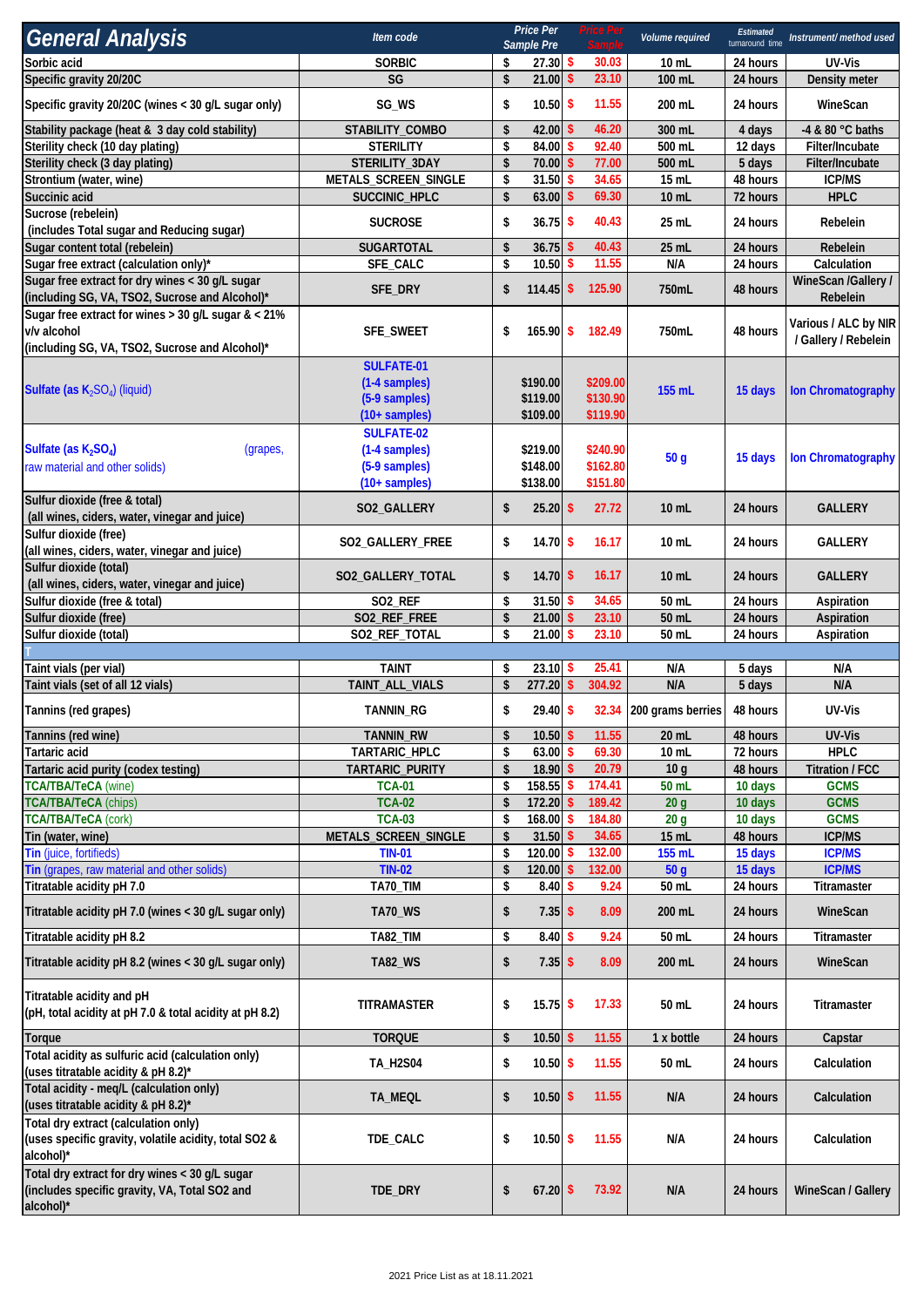| <b>General Analysis</b>                                                                                                                                       | Item code                                  |                        | Price Per<br>Sample Pre |                                 | 'rıce Peı       | Volume required                 | <b>Estimated</b><br>turnaround time | Instrument/ method used                     |  |
|---------------------------------------------------------------------------------------------------------------------------------------------------------------|--------------------------------------------|------------------------|-------------------------|---------------------------------|-----------------|---------------------------------|-------------------------------------|---------------------------------------------|--|
| Total dry extract for wines $> 30$ g/L sugar & $< 21\%$ v/v<br>alcohol<br>(includes specific gravity, VA, Total SO2 and<br>alcohol)*                          | TDE_SWEET                                  | \$                     | $112.35$ \$             |                                 | 123.59          | N/A                             | 24 hours                            | Various / ALC by NIR<br>/ Gallery           |  |
| Total dry extract for wines > 21% v/v alcohol<br>(includes specific gravity, VA, Total SO2 and<br>alcohol)*                                                   | TDE_REF                                    | \$                     | $118.65$ \$             |                                 | 130.52          | N/A                             | 24 hours                            | Various / ALC by Dist<br>/ Gallery          |  |
| Turbidity                                                                                                                                                     | <b>TURBIDITY</b>                           | \$                     | $12.60$ \$              | 13.86                           |                 | 50 mL                           | 24 hours                            | Nephelometer                                |  |
|                                                                                                                                                               |                                            |                        |                         |                                 |                 |                                 |                                     |                                             |  |
| UV-Vis scan                                                                                                                                                   | UV-VIS_SCAN                                | \$                     | $8.40\%$                |                                 | 9.24            | 10 mL                           | 24 hours                            | UV-Vis                                      |  |
|                                                                                                                                                               |                                            |                        | $31.50$ \$              |                                 |                 |                                 |                                     |                                             |  |
| Vanadium (water, wine)<br>Vanadium (juice, fortifieds)                                                                                                        | METALS_SCREEN_SINGLE<br><b>VANADIUM-01</b> | \$<br>\$               | 120.00                  | $\mathbf{\hat{S}}$              | 34.65<br>132.00 | 15 mL<br>155 mL                 | 48 hours<br>15 days                 | <b>ICP/MS</b><br><b>ICP/MS</b>              |  |
| Vanadium (grapes, raw material and other solids)                                                                                                              | <b>VANADIUM-02</b>                         | \$                     | 120.00                  | -S                              | 132.00          | 50 <sub>g</sub>                 | 15 days                             | <b>ICP/MS</b>                               |  |
| Volatile acidity (markham stills)                                                                                                                             | VA_R                                       | \$                     | 42.00                   | $\sqrt{2}$                      | 46.20           | 25 mL                           | 24 hours                            | Markham still                               |  |
| Volatile acidity - meq/L (calculation only)<br>(uses volatile acidity or acetic acid)*                                                                        | VA_MEQL                                    | \$                     | $10.50$ \$              |                                 | 11.55           | N/A                             | 24 hours                            | Calculation                                 |  |
| Volatile acidity as sulfuric acid (calculation only)<br>(uses volatile acidity or acetic acid)*                                                               | <b>VA_H2S04</b>                            | \$                     | $10.50$ \$              |                                 | 11.55           | N/A                             | 24 hours                            | Calculation                                 |  |
| <b>Volatile fatty acids</b>                                                                                                                                   | <b>VOLATILE_FATTY_ACIDS</b>                | 346.50<br>315.00<br>\$ |                         | <b>Contact Customer Service</b> |                 | <b>GC/MS</b>                    |                                     |                                             |  |
| <b>Volatile thiols</b>                                                                                                                                        | <b>VOLATILE_THIOLS</b>                     | \$                     | 262.50                  | \$                              | 288.75          | <b>Contact Customer Service</b> |                                     | GC/MS                                       |  |
| <b>Volatile thiol precursors</b>                                                                                                                              | <b>VOLATILE_THIOL_PREC</b>                 | \$                     | 262.50                  | \$                              | 288.75          | <b>Contact Customer Service</b> |                                     | LC/MS/MS                                    |  |
| <b>Volatile Profiling</b>                                                                                                                                     | <b>VOLATILE_PROFILING</b>                  | \$                     | 192.00                  | \$                              | 211.20          | 50mL                            | 20 days                             | GC                                          |  |
| Volume check                                                                                                                                                  | VOLUME_CHECK                               | \$                     | 47.25                   | $\sqrt{2}$                      | 51.98           | 750 mL                          | 24 hours                            | <b>Scales</b>                               |  |
|                                                                                                                                                               |                                            |                        |                         |                                 |                 |                                 |                                     |                                             |  |
| White wine spectral (uses OD 280nm / 320nm /<br>420nm)                                                                                                        | WHITE_WINE_SPECTRAL                        | \$                     | $21.00$ \$              |                                 | 23.10           | $10$ mL                         | 24 hours                            | UV-Vis                                      |  |
| White grape vintage panel<br>(brix, pH, titratable acidity pH 8.2 & YAN)                                                                                      | WG_VINTAGE_PANEL                           | \$                     | $57.75$ \$              |                                 |                 | 63.53 200 grams berries         | 24 hours                            | Refractometer/<br>Titramaster/<br>Enzymatic |  |
| White wine colour (phenolics only)                                                                                                                            | PHENOLICS_WHITE                            | \$                     | 8.40                    | \$                              | 9.24            | 10 mL                           | 24 hours                            | UV-VIS                                      |  |
| Wine aroma compounds                                                                                                                                          | <b>WINE_AROMA</b>                          | \$                     | 141.75                  | $\sqrt{2}$                      | 155.93          | 50 mL                           | 10 days                             | <b>GCMS</b>                                 |  |
| WineScan (Wines < 30 g/L sugar only)<br>(alcohol, glucose + fructose, pH, TA at pH 7.0 and TA<br>at pH 8.2, VA as acetic acid, specific gravity and<br>malic) | <b>WINESCAN</b>                            | \$                     | 52.50S                  |                                 | 57.75           | 200 mL                          | 24 hours                            | WineScan                                    |  |
| WineScan suite with spectra data                                                                                                                              | WINESCAN_SPECTRA                           | \$                     | $63.00$ \$              |                                 | 69.30           | 100 mL                          | 24 hours                            | WineScan                                    |  |
|                                                                                                                                                               |                                            |                        |                         |                                 |                 |                                 |                                     |                                             |  |
| Yeast assimilable nitrogen (enzymatic) (Wine/Juice)                                                                                                           | YAN                                        | \$                     | $36.75$ \$              |                                 | 40.43           | $10$ mL                         | 24 hours                            | Enzymatic                                   |  |
| Yeast count                                                                                                                                                   | YEAST_COUNT                                | \$                     | $26.25$ \$              |                                 | 28.88           | 250 mL                          | 24 hours                            | Haemocytometer<br>/Microscope               |  |
| Zinc                                                                                                                                                          |                                            |                        |                         |                                 |                 |                                 |                                     |                                             |  |
| Zinc (water, wine)                                                                                                                                            | METALS_SCREEN_SINGLE                       | \$                     | $31.50$ \$              |                                 | 34.65           | 15 mL                           | 48 hours                            | <b>ICP/MS</b>                               |  |
| Zinc (fortifieds, juice and ferments)                                                                                                                         | <b>ZINC-01</b>                             | \$                     | $120.00$ \$             |                                 | 132.00          | <b>155mL</b>                    | 15 days                             | <b>ICP/MS</b>                               |  |
| Zinc (grapes, raw material and other solids)                                                                                                                  | <b>ZINC-02</b>                             | \$                     | 120.00 \$               |                                 | 132.00          | 50 <sub>g</sub>                 | 15 days                             | <b>ICP/MS</b>                               |  |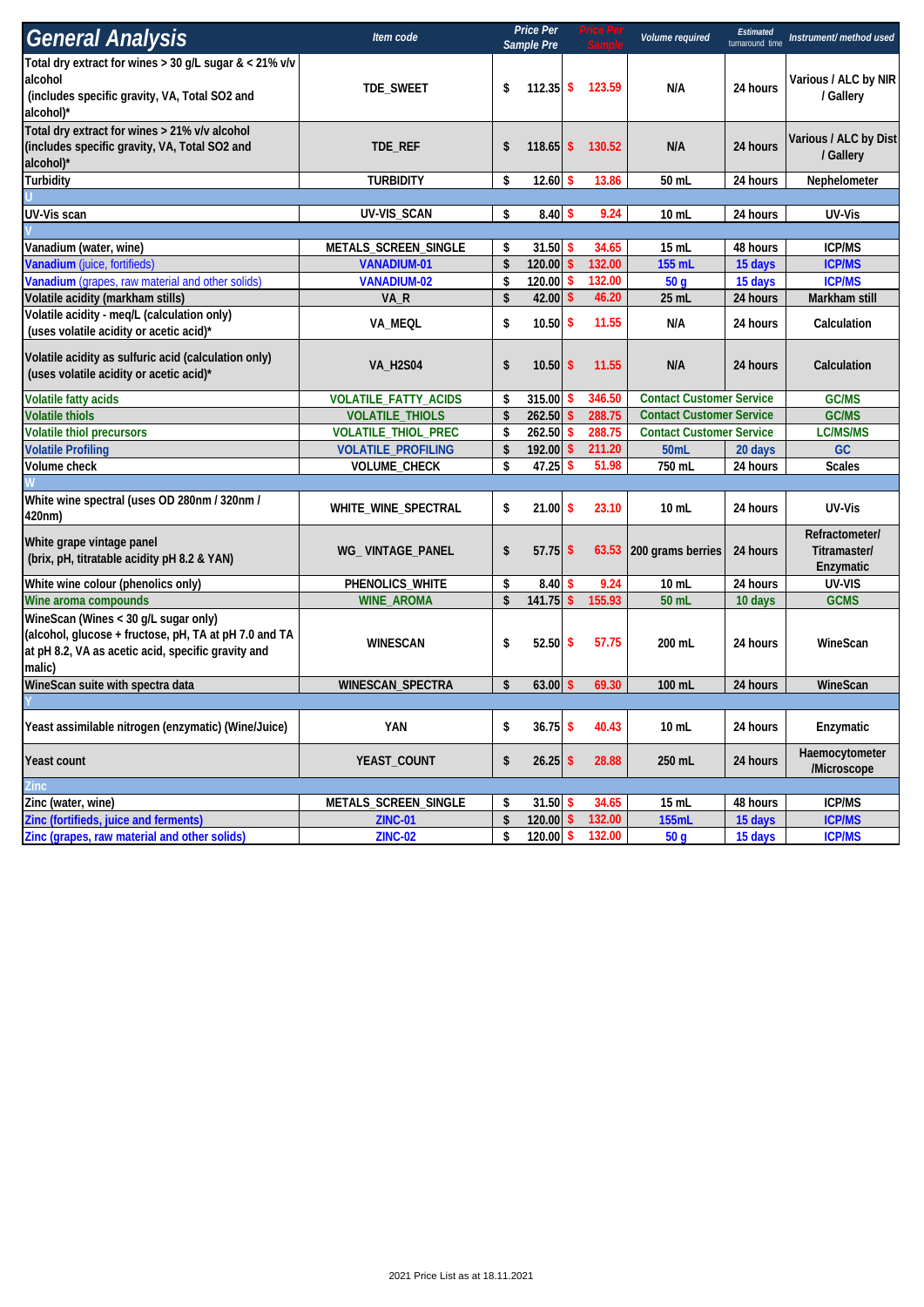

## Beer, Hops & Water Price List As at 18 November 2021

| <b>Beer, Hops &amp; Water</b><br><b>Analysis</b>                                                 | Item code              | Price Per<br>Sample<br>Pre GST |                        |       | Volume required                  | <b>Estimated</b><br>turnaround time | Instrument/ method used         |
|--------------------------------------------------------------------------------------------------|------------------------|--------------------------------|------------------------|-------|----------------------------------|-------------------------------------|---------------------------------|
| Items in blue indicate analysis sent to an external laboratory                                   |                        |                                |                        |       |                                  |                                     |                                 |
| Repeat/Re-issue Certificates / Urgent Fee                                                        |                        |                                |                        |       |                                  |                                     |                                 |
| <b>Repeat/Re-issue Certificates</b>                                                              | <b>RE_ISSUE_FEE</b>    | $$31.50$ \$                    | 34.65                  |       | N/A                              | 24 hours                            | N/A                             |
| <b>Urgent fee</b>                                                                                | 30% - 50% per analysis |                                |                        |       | N/A                              |                                     | <b>Contact Customer Service</b> |
|                                                                                                  |                        |                                |                        |       |                                  |                                     |                                 |
| Alcohol by NIR for Beer                                                                          | ALC_NIR_BEER           | \$18.90                        | $\mathsf{\$}$<br>20.79 |       | 100 mL                           | 24 hours                            | <b>NIR</b>                      |
| Alpha and Beta hops acids (HPLC)                                                                 | <b>HOPS_ACIDS</b>      | $$147.00$ \$                   | 161.70                 |       | 100q                             | 15 days                             | <b>HPLC</b>                     |
|                                                                                                  |                        |                                |                        |       |                                  |                                     |                                 |
| Brix by density meter for Beer                                                                   | <b>BRIX_BEER</b>       | $$10.50$ \$                    | 11.55                  |       | 10mL                             | 24 hours                            | <b>Density Meter</b>            |
| <b>Bitterness for Beer</b>                                                                       | <b>IBU_BEER</b>        | $$26.25$ \\$                   | 28.88                  |       | 50 <sub>m</sub> L                | 24 hours                            | UV-VIS                          |
| Acetic acid by WineScan (wines < 30g/L sugar)                                                    |                        |                                |                        |       |                                  |                                     |                                 |
| Calcium by ICP for Beer                                                                          | CALCIUM_ICP_BEER       | \$31.50                        |                        |       | 15 mL                            | 48 hours                            | <b>ICP/MS</b>                   |
| Carbon dioxide and dissolved oxygen for Beer                                                     | CO2_O2_BEER            | \$18.90                        | \$<br>20.79            |       | 1 full can/bottle<br>(min 150mL) | 24 hours                            | Cbox                            |
| Chill Haze                                                                                       | CHILL_HAZE_BEER        | \$26.57                        | 29.22<br>-\$           |       | 200mL                            | 3 days                              | 0°C Bath / Nephelometer         |
| Chloride (mg/LCI) for Water                                                                      | <b>CHLORIDE_WATER</b>  | \$17.85                        | 19.64                  |       | 100mL                            | 24 hours                            | Hach Test Kit                   |
| Colour for Beer (430nm))                                                                         | COLOUR_BEER            | \$10.50                        | \$<br>11.55            |       | 20mL                             | 24 hours                            | UV-VIS                          |
| Colour for Beer (results in EBC units)                                                           | COLOUR_BEER_EBC        | \$10.50                        | 11.55<br>Ŝ.            |       | 20mL                             | 24 hours                            | UV-VIS                          |
|                                                                                                  |                        |                                |                        |       |                                  |                                     |                                 |
| Hop oil profile by GC                                                                            | <b>HOP_OIL_PROFILE</b> | $$231.00$ \$                   | 254.10                 |       | 100 g                            | 15 days                             | GC                              |
|                                                                                                  |                        |                                |                        |       |                                  |                                     |                                 |
| Malic acid (enzymatic) for Beer                                                                  | MALIC_BEER             | \$26.25                        | 28.88<br>\$            |       | $10 \mathrm{m}$                  | 24 hours                            | Enzymatic                       |
| Metals (NA, K, Ca, Mg, Fe) by ICP                                                                | METALS_WATER           | $$68.25$ \$                    | 75.08                  |       | 15mL                             | 48 hours                            | <b>ICP/MS</b>                   |
| Moisture content in hops                                                                         | MOISTURE_CONT_HOPS     | \$47.25                        | \$<br>51.98            |       | 50 <sub>g</sub>                  | 2 days                              | Oven / scales                   |
|                                                                                                  |                        |                                |                        |       |                                  |                                     |                                 |
| Nitrate for Water (mg/L)                                                                         | NITRATE_WATER          | \$17.85                        | \$<br>19.64            |       | 50 <sub>mL</sub>                 | 24 hours                            | Hach Test Kit                   |
|                                                                                                  |                        |                                |                        |       |                                  |                                     |                                 |
| pH for Beer (Titramaster)                                                                        | PH BEER                | 8.40<br>\$                     | -\$<br>9.24            |       | 50 mL                            | 24 hours                            | Titramaster                     |
| pH for Water (Titramaster)                                                                       | PH_WATER               | $8.40 \,$ \$<br>\$             | 9.24                   |       | 50 mL                            | 24 hours                            | Titramaster                     |
| Plato by density meter for beer                                                                  | PLATO_BEER             | $$10.50$ \$                    | 11.55                  |       | 20mL                             | 24 hours                            | Density Meter                   |
|                                                                                                  |                        |                                |                        |       |                                  |                                     |                                 |
| Spoilage Beer - Screen for typical beer spoilage                                                 | SPOILAGE_BEER          | $$78.75$ \$                    | 86.63                  |       | 300mL                            | 10 days                             | Filter/Incubate                 |
| <b>Sterility check for Beer</b>                                                                  | STERILITY_BEER         | $$68.25$ \$                    | 75.08                  |       | 300mL                            | 10 days                             | Filter/Incubate                 |
| Sterility COMBO (Sterility and Spoilage)                                                         | STERILITY COMBO BEER   | $$135.00$ \$                   | 148.50                 |       | 300mL                            | 10 days                             | Filter/Incubate                 |
| <b>Sterility check for Water</b>                                                                 | STERILITY_WATER        | \$68.25                        | 75.08                  |       | 300mL                            | 10 days                             | Filter/Incubate                 |
| Sulfate for Water (mg/L)                                                                         | SULFATE_WATER          | \$17.85                        | \$<br>19.64            |       | 100mL                            | 24 hours                            | Hach Test Kit                   |
| Sugars Glucose and Fructose by HPLC for Beer                                                     | SUGARS_HPLC_BEER       | \$73.50                        | 80.85<br>$\sqrt[6]{3}$ |       | 10mL                             | 72 hours                            | <b>HPLC</b>                     |
| Sulphur dioxide Free and total for Beer                                                          | SO2_BEER               | \$25.20                        | \$<br>27.72            |       | $10$ mL                          | 24 hours                            | Gallery /Discrete analyser      |
|                                                                                                  |                        |                                |                        |       |                                  |                                     |                                 |
| Total Acidity (as % lactic acid)                                                                 | TA_LACTIC_BEER         | \$23.10                        | -\$                    | 25.41 | 50mL                             | 24 hours                            | Titramaster                     |
| Total alkalinity (including carbonate and bicarbonate)                                           | TOT_ALKALINITY_WATER   | \$21.00                        | $\sqrt{2}$             | 23.10 | 150mL                            | 24 hours                            | Titration                       |
| Total dissolved solids (TDS)                                                                     | <b>TDS_WATER</b>       | \$11.00                        | $\sqrt{2}$             | 12.10 | 100mL                            | 24 hours                            | <b>Conductivity Meter</b>       |
| Total essential oils in hops by steam distillation                                               | TOTAL_ESSENTIAL_OILS   | \$84.00                        | 92.40<br>\$            |       | 100 <sub>g</sub>                 | 15 days                             | <b>Distillation</b>             |
| Total Hardness (including Ca and Mg)                                                             | <b>HARDNESS_WATER</b>  | $$63.00$ \$                    | 69.30                  |       | 15mL                             | 48 hours                            | <b>ICP/MS</b>                   |
| Total Hardness and Metals Combo (Total Hardness,<br>calcium, iron, potassium, sodium, magnesium) | HARD_MET_WATER_COMBO   | $$78.75$ \$                    | 86.63                  |       | 15mL                             | 48 hours                            | <b>ICP/MS</b>                   |
| Turbidity                                                                                        | TURBIDITY_BEER         | \$12.60                        | $\mathbf{s}$<br>13.86  |       | 50 mL                            | 24 hours                            | Nephelometer                    |
|                                                                                                  |                        |                                |                        |       |                                  |                                     |                                 |
| <b>VDK</b>                                                                                       | <b>VDK_BEER</b>        | \$157.50                       | \$ 173.25              |       | 50mL                             | 15 days                             | GC                              |
|                                                                                                  |                        |                                |                        |       |                                  |                                     |                                 |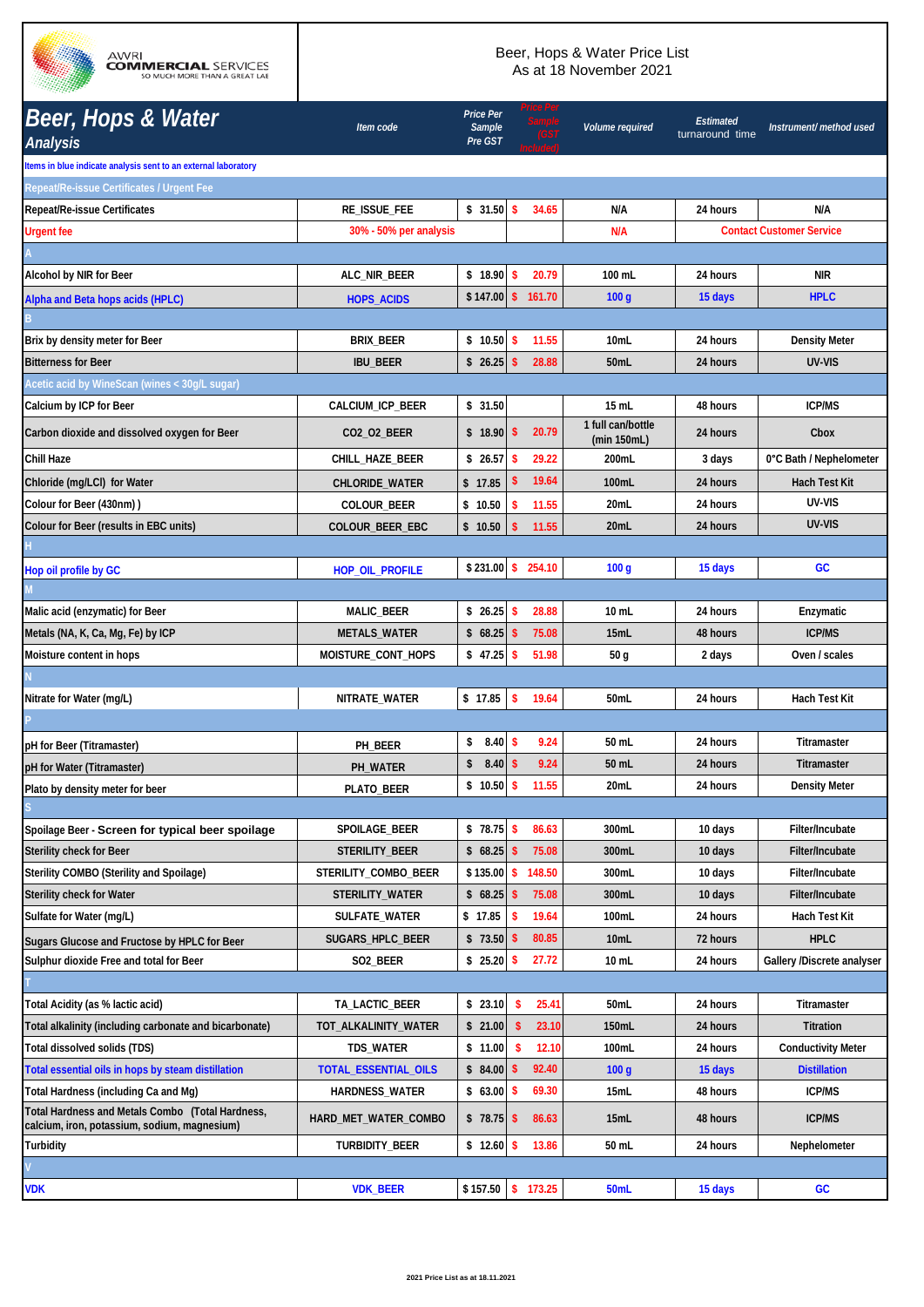

AWRI<br>**COMMERCIAL** SERVICES<br>SO MUCH MORE THAN A GREAT LAE

## Spirits Price List As at 18 November 2021

| <b>SPIRITS</b><br>Analysis                                                                                                                                                           | Login code                      | Price per<br>sample (ex GST) |                    |          | Volume<br>required | <b>Estimated</b><br>turnaround time | Instrument / Method used        |
|--------------------------------------------------------------------------------------------------------------------------------------------------------------------------------------|---------------------------------|------------------------------|--------------------|----------|--------------------|-------------------------------------|---------------------------------|
| Items in blue indicate analysis sent to an external laboratory                                                                                                                       |                                 |                              |                    |          |                    |                                     |                                 |
| Repeat/Re-issue Certificates / Urgent Fees                                                                                                                                           |                                 |                              |                    |          |                    |                                     |                                 |
| <b>Repeat/Re-issue Certificates</b>                                                                                                                                                  | RE_ISSUE_FEE                    | \$<br>$31.50$ \$             |                    | 34.65    | N/A                | 24 hours                            | N/A                             |
| <b>Urgent fee</b>                                                                                                                                                                    | 30% - 50% per analysis          |                              |                    |          | N/A                |                                     | <b>Contact Customer Service</b> |
|                                                                                                                                                                                      |                                 |                              |                    |          |                    |                                     |                                 |
| *Spirit analysis (full panel)                                                                                                                                                        | SPIRIT_FULL_PANEL (1-2 Samples) | \$<br>1,813.00               | $\mathbf{s}$       | 1,994.30 | 750 mL             | 15 days                             | <b>Headspace GC/MS</b>          |
|                                                                                                                                                                                      | SPIRIT_FULL_PANEL (3+ Samples)  | \$<br>1,329.00               | $\mathbf{\hat{s}}$ | 1,461.90 |                    |                                     |                                 |
|                                                                                                                                                                                      |                                 |                              |                    |          |                    |                                     |                                 |
| <b>Acetone</b>                                                                                                                                                                       | <b>ACETONE</b>                  | \$<br>346.50                 | $\sqrt{2}$         | 381.15   | 155 mL             | 15 days                             | <b>Headspace GC/MS</b>          |
| Alcohol by densitometry                                                                                                                                                              | <b>ALCD</b>                     | \$<br>31.50                  | $\mathbf{\hat{s}}$ | 34.65    | 250 mL             | 24 hours                            | <b>Distillation</b>             |
|                                                                                                                                                                                      |                                 |                              |                    |          |                    |                                     |                                 |
| *BTEX (includes Benzene, Toluene, Ethyl                                                                                                                                              | BTEX (1-2 Samples)              | $$685.00$ \$                 |                    | 753.50   | 155 mL             | 15 days                             | <b>Purge &amp; trap GC/MS</b>   |
| <b>Benzene)</b>                                                                                                                                                                      | BTEX (3+ Samples)               | $$258.00$ \$                 |                    | 283.80   |                    |                                     |                                 |
|                                                                                                                                                                                      |                                 |                              |                    |          |                    |                                     |                                 |
| <b>Ethyl acetate</b>                                                                                                                                                                 | ETHYL_ACETATE                   | \$<br>173.25                 | $\sqrt{2}$         | 190.58   | 155 mL             | 15 days                             | <b>GC/MS</b>                    |
| Ethyl carbamate                                                                                                                                                                      | ETHYL_CARB                      | \$<br>189.00                 | $\mathsf{\$}$      | 207.90   | 100 mL             | 10 days                             | GC/MS                           |
|                                                                                                                                                                                      |                                 |                              |                    |          |                    |                                     |                                 |
| Formaldehyde (spirit testing)                                                                                                                                                        | <b>FORMALDEHYDE</b>             | \$<br>425.25 \$              |                    | 467.78   | 155mL              | 15 days                             | <b>HPLC-UV</b>                  |
|                                                                                                                                                                                      |                                 |                              |                    |          |                    |                                     |                                 |
| Higher alcohols (includes Ethyl acetate, iso-<br>Butanol, iso-amyl-Alcohol, Methanol, n-<br>butanol)                                                                                 | <b>HIALCOHOL</b>                | \$<br>173.25                 | \$                 | 190.58   | 155 mL             | 15 days                             | <b>GC-FID</b>                   |
|                                                                                                                                                                                      |                                 |                              |                    |          |                    |                                     |                                 |
| Magnesium                                                                                                                                                                            | <b>MAGNESIUM</b>                | \$<br>115.50                 | S.                 | 127.05   | 155 mL             | 15 days                             | <b>ICP/MS</b>                   |
| Methanol                                                                                                                                                                             | METHANOL_GC                     | \$<br>89.25                  | $\sqrt{2}$         | 98.18    | 155 mL             | 15 days                             | GC                              |
|                                                                                                                                                                                      |                                 |                              |                    |          |                    |                                     |                                 |
| <b>Nitrates</b>                                                                                                                                                                      | <b>NITRATES</b>                 | \$<br>145.00                 | \$                 | 159.50   | 155 mL             | 15 days                             | <b>ICP/MS</b>                   |
| <b>Nitrites</b>                                                                                                                                                                      | <b>NITRITES</b>                 | \$<br>145.00                 | $\mathsf{\$}$      | 159.50   | 155 mL             | 15 days                             | <b>ICP/MS</b>                   |
|                                                                                                                                                                                      |                                 |                              |                    |          |                    |                                     |                                 |
| Oak flavour analysis (includes 4-<br>Ethylphenol, 4-Ethylguaiacol, 4-<br>Methylguaiacol, 5-methylfural, oak lactones<br>(cis- and trans-), Eugenol, Furfural,<br>Guaiacol, Vanillan) | <b>OAK-01</b>                   | \$<br>117.60                 | -\$                | 129.36   | 20 mL              | 10 days                             | GC/MS                           |
|                                                                                                                                                                                      |                                 |                              |                    |          |                    |                                     |                                 |
| Zinc                                                                                                                                                                                 | <b>ZINC-01</b>                  | \$<br>$120.00$ \$            |                    | 132.00   | 155 mL             | 15 days                             | <b>ICP/MS</b>                   |